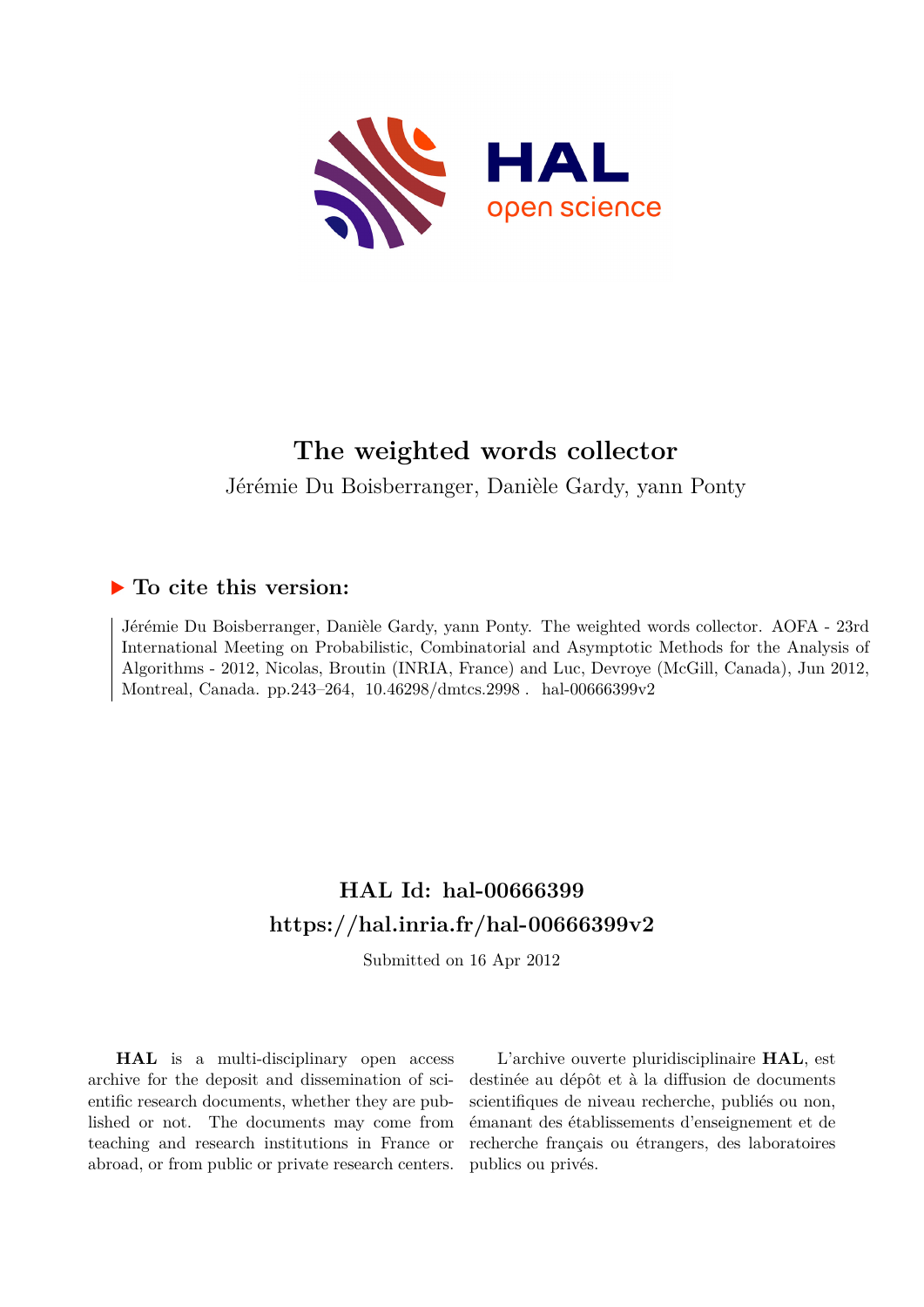# Jérémie du Boisberranger $^1$  and Danièle Gardy $^1$  and Yann Ponty $^{2\dagger}$

<sup>1</sup> Université de Versailles, PRISM/UMR 8144, Versailles, France *CNRS/Ecole Polytechnique/INRIA AMIB, LIX/UMR 7161 X-CNRS, Palaiseau, France*

*received 2012-04*, *revised 16thApril 2012*, *accepted tomorrow*.

We consider the word collector problem, i.e. the expected number of calls to a random weighted generator before all the words of a given length in a language are generated. The originality of this instance of the non-uniform coupon collector lies in the, potentially large, multiplicity of the words/coupons of a given probability/composition. We obtain a general theorem that gives an asymptotic equivalent for the expected waiting time of a general version of the Coupon Collector. This theorem is especially well-suited for classes of coupons featuring high multiplicities. Its application to a given language essentially necessitates knowledge on the number of words of a given composition/probability. We illustrate the application of our theorem, in a step-by-step fashion, on four exemplary languages, whose analyses reveal a large diversity of asymptotic waiting times, generally expressible as  $\kappa \cdot m^p \cdot (\log m)^q \cdot (\log \log m)^r$ , for m the number of words, and  $p, q, r$  some positive real numbers.

Keywords: Coupon Collector Problem; Waiting Time; Random Generation; Weighted Context-free Languages

## 1 Introduction

The choice of a suitable random model for the input instances of an algorithm is critical for its analysis. In an attempt to capture non-uniform distributions naturally arising in real-life data, Denise *et al* [5] studied weighted languages, a natural generalization of context-free languages [10] where atomic weights are associated to each letter. The weight of a word is then simply the product of its letters' own weight. This naturally induces a probability distribution over the class of words of a given length  $n$ , where the probability of any given word is proportional to its weight. Aside from arguably being the simplest non-uniform generalization of combinatorial classes, such distributions naturally arise in statistical physics (Boltzmann partition function), with direct applications in algorithm design (Monte-Carlo Markov Chains) and bioinformatics [13]. Random generation algorithms were also proposed for these distributions [5], leading to an efficient multidimensional generalization of Boltzmann sampling [3].

These distributions, and their associated random generation algorithms, can also be found in bioinformatics, where RNA folding has been one of the leading problems of the past three decades. Given an RNA sequence of length n, composed of four types of nucleotides  $(A, C, G, \sigma, U)$ , the goal is to predict the secondary structure, a non-crossing subset of experimentally-determined base-pairs (hydrogen bonds). This

†Email: yann.ponty@lix.polytechnique.fr

subm. to DMTCS (C) by the authors Discrete Mathematics and Theoretical Computer Science (DMTCS), Nancy, France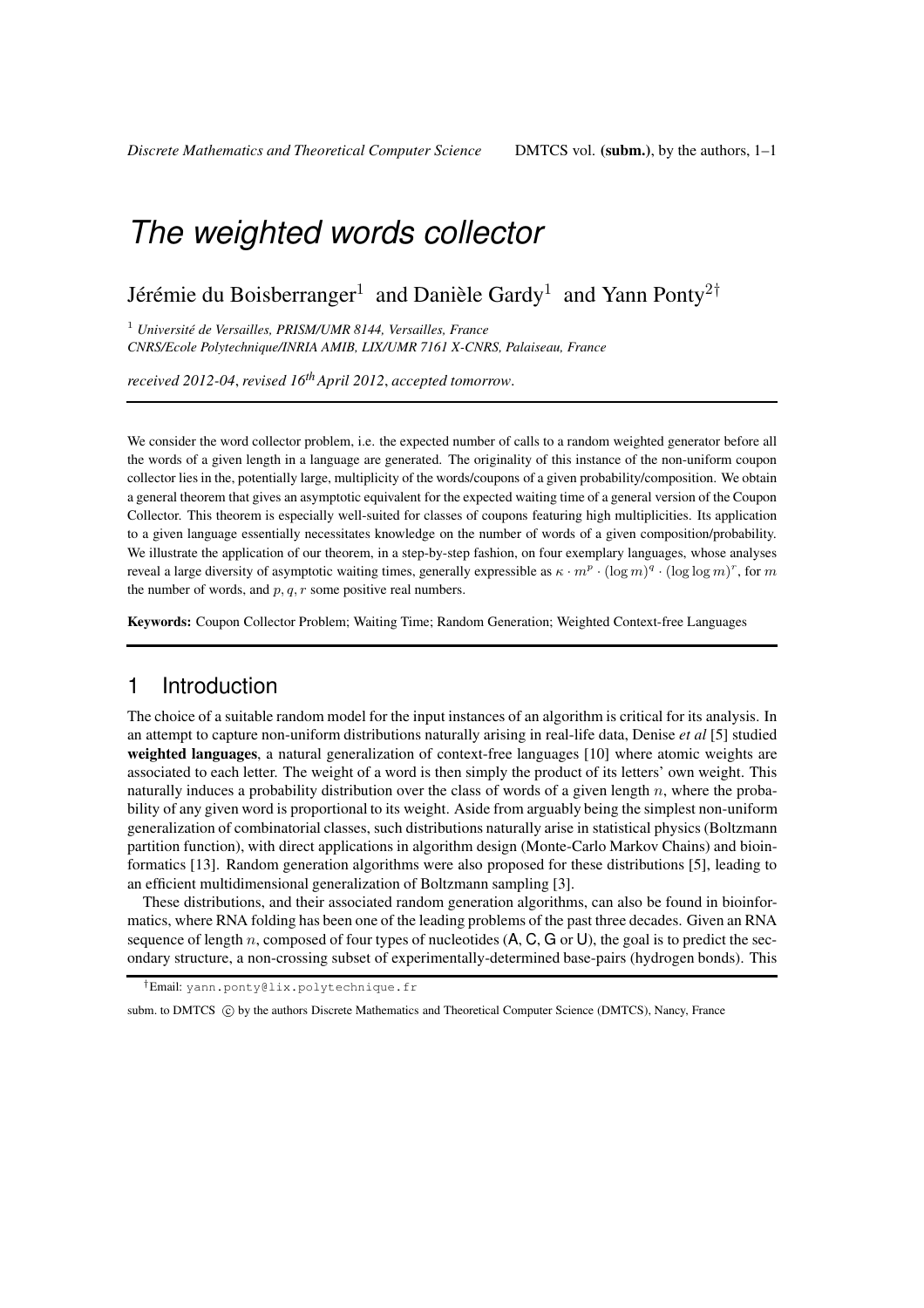coarse-grain representation of the 3D conformation of RNA molecules has been extensively studied from a combinatorial perspective [19, 18]. A statistical sampling approach proposed by Ding and Lawrence [6] is one of the leading methods for tackling this problem. At the core of this method, one makes repeated calls to a random generation algorithm, which draws secondary structures with probability proportional to their Boltzmann factor. Unfortunately, such a redundancy is arguably uninformative when the probability of each conformation can be exactly and efficiently estimated after each generation. One can thus interpret this redundancy as a degradation of the algorithm performance, and analyze the expected timecomplexity of generating k *distinct* conformations. In the worst-case scenario, the targeted number k of secondary structures is the total number of secondary structures. Since energy-weighted secondary structures are in bijection with weighted *peakless*-Motzkin words, then the worst-case/average-case (resp. on k and n the length) complexity of the algorithm is exactly the waiting-time of completing the class of weighted Motzkin words of length n.

Generalizing on this question, the central problem addressed by this article is that of the Weighted **Words Collector:** Given a formal language and a word length  $n$ , how many calls to a weighted generation algorithm must be made before all the words of length  $n$  are obtained? This problem is clearly a weighted instance of the ubiquitous **Coupon Collector problem** which, given a finite collection  $C_m$  of m items produced by a random source, studies the expected waiting time  $E[C_m]$  of the full collection  $C_m$ , i.e. the expected number of generations before each item in  $C_m$  is present in the generated set. This problem naturally arises in a large variety of contexts, including the analysis of database [2] and network [11] probabilistic algorithms. In the specific context of weighted languages, the two main specificities are the non-uniform nature of the weighted distribution and the potentially large multiplicity of coupons.

In the uniform distribution, either probabilistic or combinatorial arguments can be used to establish that  $E[C_m] = m \cdot \mathcal{H}(m) \in \Theta(m \log m)$ , where  $\mathcal{H}(m) = \sum_{i \geq 1} 1/i$  is the m-th harmonic number. For general distributions,where the  $i$ -th object is generated with probability  $p_i$ , Flajolet, Gardy and Thimonier [8] gave a general expression for the waiting time of the full collection:

$$
E[C_m] = \int_0^\infty \left(1 - \prod_{i=1}^m \left(1 - e^{-p_i t}\right)\right) dt.
$$
 (1.1)

However, specializing this formula for a given probability distribution seldom leads to spectacular simplifications, and the derivation of asymptotic estimates for parameterized families of items usually remains challenging. To overcome this limitation, many efforts have focused on providing closed-form approximations [2], asymptotic equivalents [4, 14] and algorithms for computing the waiting time over non-uniform distributions of diverse degrees of generality. Weighted distributions over languages can be seen as highly specialized non-uniform coupon collections, whose major specificity is that many items may share the same probability or, in other words, some probability may appear with **large multiplicity**. Unfortunately, previous results either fail to apply to classes of coupons of high multiplicity, lead to bounds on the asymptotic behavior that are not tight [12], or require extensive *a priori* knowledge on the distribution, motivating further studies in the context of languages.

Intuitively, the waiting time of a non-uniform instance of the Coupon Collector problem is dominated by the generation of a subset composed of the least probable items. Indeed, some subset of items can be so improbable that it is typically fully obtained only after all the other items in the collection are generated. In such cases, a lower bound on the waiting time can be obtained by isolating the subset and analyzing its waiting-time as a uniform coupon collector problem. However, deciding which subset to study can be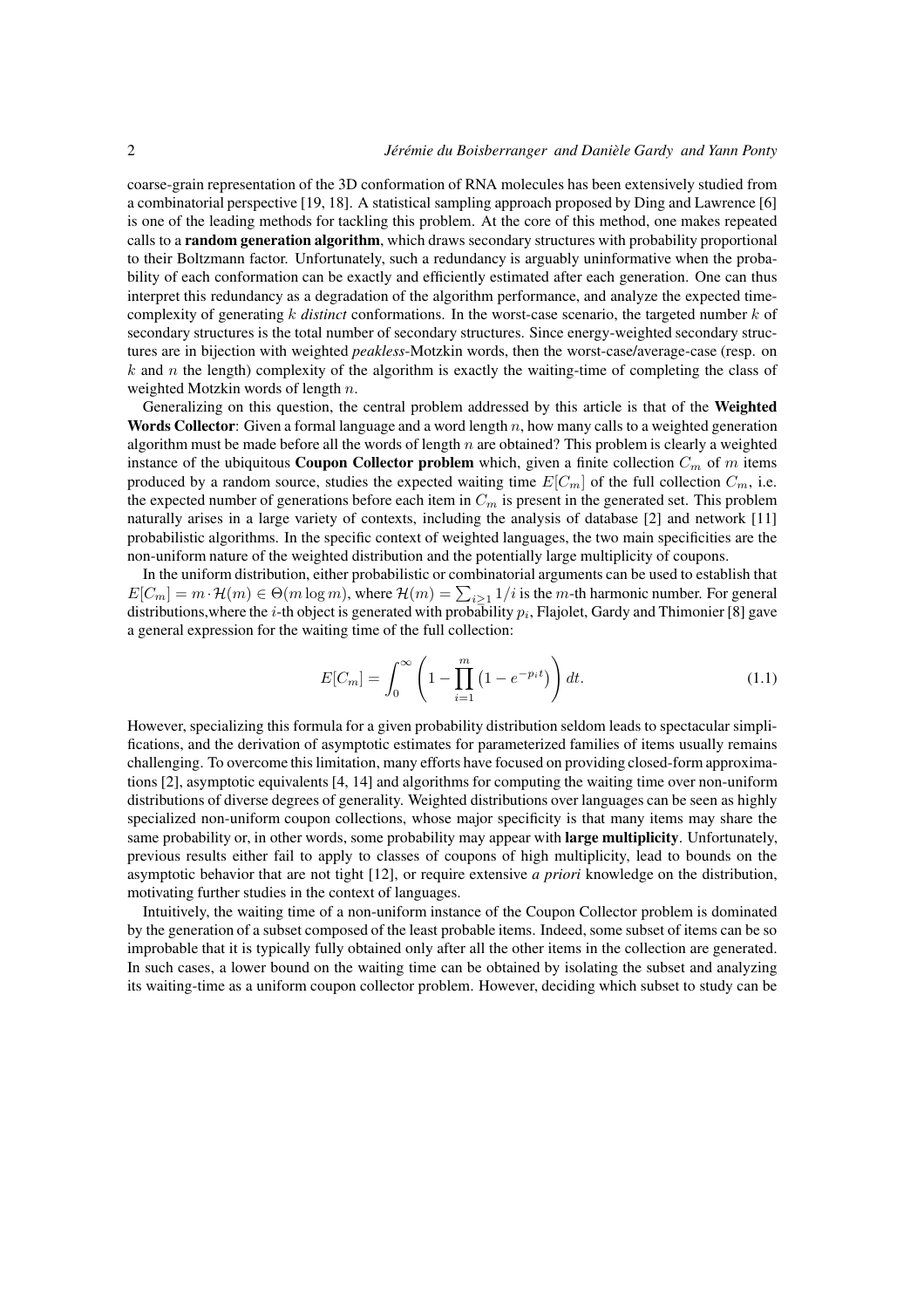rather challenging, as the waiting time usually arises as a subtle tradeoff between the probability and the multiplicity. In the case of weighted languages, the presence of coupons having, simultaneously, large multiplicities and equally large discrepancy in their probabilities gives rises to a rich variety of asymptotic behaviors, and calls for a sophisticated – arguably technically involved – analysis.

After a brief introduction, this extended abstract states, in Section 2, a general theorem for weighted families of coupons. More precisely, Theorem 2.1 relates the asymptotic behavior of a general Weighted Coupon Collector Problem to the multiplicity and weight of the i-th class of coupons. Section 3 compares the scope of the theorem with previous works addressing a similar problem. Section 4 develops a methodology to ease the verification of the conditions of Theorem 2.1 in the case of context-free languages, and applies it on illustrative examples. Finally, we conclude in Section 5 by summarizing the contribution and describing future developments.

## 2 A general theorem for coupons of large multiplicities

### *2.1 Definitions and notations*

Given a sequence  $\mathbf{w} = \{w_i\}_{i=1}^m$  of positive numbers, or **weights**, associated with a collection  $C_m$  of items, one defines a **weighted probability distribution**  $\{p_i\}_{i=1}^m$  over  $C_m$  as:

$$
p_i = \frac{w_i}{\mu(m)}, \forall \ i \leq m \qquad \qquad \text{where} \qquad \qquad \mu(m) = \sum_{i=1}^m w_i.
$$

In this work, we are interested in distributions with high multiplicity, in the sense that multiple items may share the same weight/probability. Let us then introduce  $\mathbf{W}_m = \{W_{m,i}\}_i$  the increasingly-ordered, finite, sequence of all **distinct weights** in w. Furthermore, for each  $i \in [1, |\mathbf{W}_m|]$ , let us denote by  $M_{m,i}$  the **multiplicity** of the weight  $W_{m,i}$ , i.e. the number of occurrences of  $W_{m,i}$  in w. We observe that:

$$
m = \sum_{i=1}^{|W_m|} M_{m,i} \quad \text{and} \quad \mu(m) = \sum_{i=1}^{|W_m|} M_{m,i} \cdot W_{m,i}.
$$

### *2.2 Main result*

We describe a first-order asymptotical expression for the expected time of the full collection, assuming a large number m of items. Accessible weights  $W_m$  and their multiplicities  $M_m$  may in principle vary for different values of  $m$ , leading, in the extreme case, to the absence of a limit expression for the waiting time. Therefore we restrict the scope of our main theorem to distributions that obey three, essentially technical, conditions.

- $H_1$  The number m of coupons and the weight rank i may interact only in a simple way within the multiplicity of a given weight. Thus we require that:
	- There exists functions  $f_1, \ldots, f_p, g_1, \ldots, g_p, h$  and H, such that

$$
M_{m,i}\underset{m\rightarrow\infty}{\sim}\frac{\sum\limits_{\mathcal{C}^{j=1}}^{p}f_{j}(i)g_{j}(m)}{h(i)},\quad \text{ and }\quad M_{m,i}\leq\frac{\sum\limits_{\mathcal{C}^{j=1}}^{p}f_{j}(i)g_{j}(m)}{H(i)},\ \forall m\geq1,\forall i\leq|\mathbf{W}_{m}|.
$$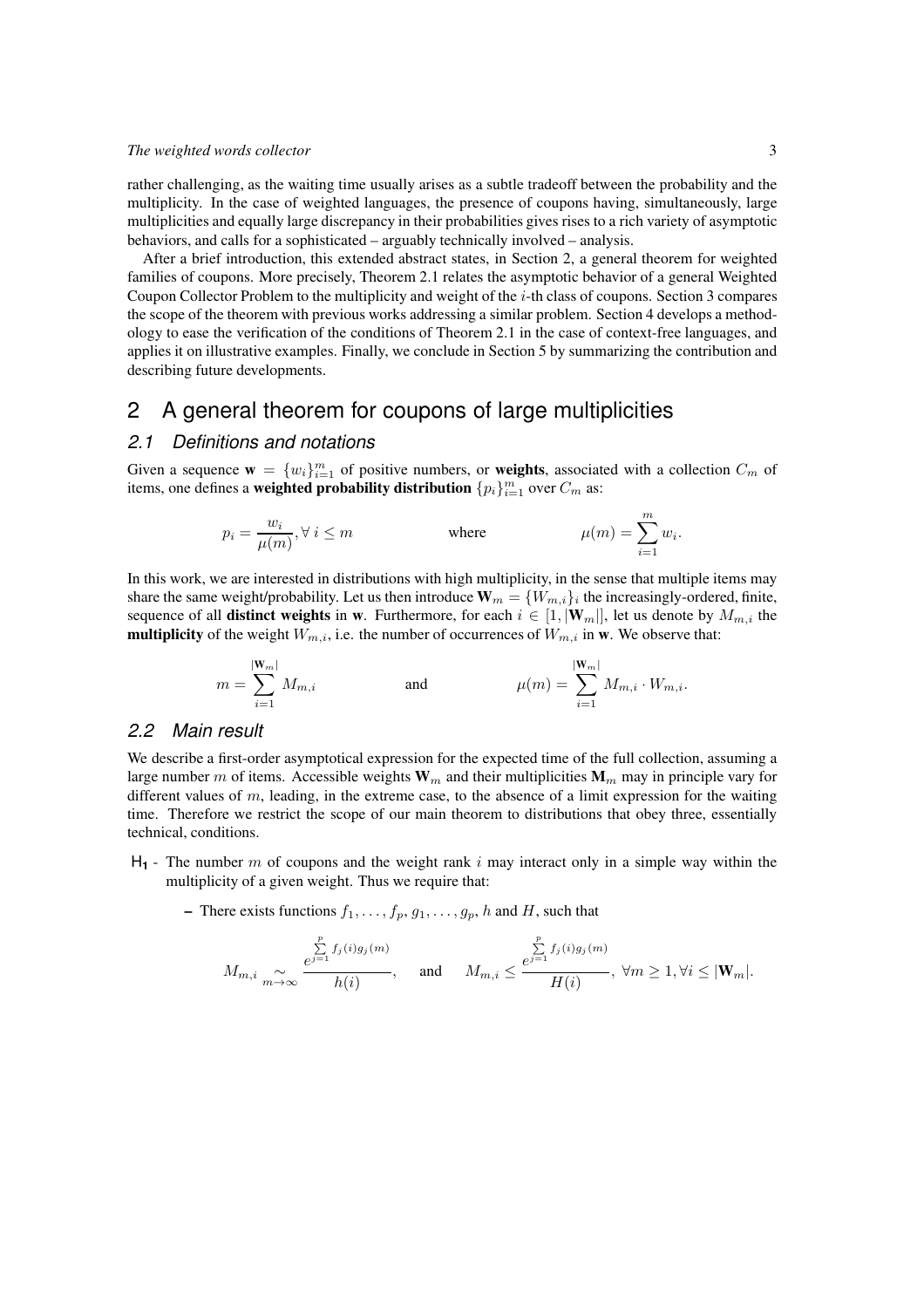- The functions  $f_1$  and  $g_1$  must effectively determine the growth of  $M_{m,i}$ , therefore one requires that:  $f_1$  is positive and non-zero everywhere,  $g_j(m) = o(g_1(m)), \forall j \in [2, p]$ , and  $g_1(m) \rightarrow$  $+\infty$ .
- $-$  Finally,  $\sum$  $i \in [1,|\mathbf{W}_m|]$  $\frac{1}{H(i)}$  must converge, to prevent H from capturing the growth of  $M_{m,i}$ .
- $H_2$  Similarly, we restrict the possible interactions of the weight rank i and the number m of items within the *i*-th weight  $W_{m,i}$ , by requiring the existence of functions  $\nu(i) > 0$  and  $\omega(m) > 0$  such that

$$
W_{m,i} \ge \nu(i) \cdot \omega(m), \ \forall m \ge 1, \forall i \ge 1,
$$

and such that any weight at rank i, beyond some value of  $m$ , remains constant:

$$
\forall k > 0, \exists m_k > 0 \text{ such that } W_{m,i} = \nu(i) \cdot \omega(m), \ \forall m \ge m_k, \forall i \le k.
$$

 $H_3$  - The multiplicity  $M_{m,i}$  must not grow too quickly in comparison with the weight  $W_{m,i}$ . More precisely, if  $|\mathbf{W}_m| \underset{m \to \infty}{\to} \infty$ , then one must have

$$
\lim_{i \to \infty} \frac{\nu(i)}{f_j(i)} = +\infty, \forall j \le p.
$$

The conditions are sufficient (yet not always necessary) to obtain the asymptotic behavior of the waiting time, and hold for a large class of weighted languages.

**Theorem 2.1** Assume that, for all  $m > 0$ , the weights  $W_m$  and multiplicities  $M_m$  of the coupon collection *satisfy the conditions*  $H_1$ ,  $H_2$ *, and*  $H_3$ *. Then, as*  $m \to \infty$ *, one has* 

$$
E[C_m] = t^*(F, \nu) \cdot G(m) \cdot \frac{\mu(m)}{\omega(m)} \cdot (1 + o(1)),
$$
\n(2.1)

*where:*

- $\mu(m)$  *is the total weight of all coupons;*
- $F \equiv f_1$  *and*  $G \equiv g_1$ *, defined in*  $H_1$ *, drive the leading term of the growth of*  $M_{m,i}$  *as*  $m \to \infty$ *;*
- $\omega(m) \cdot \nu(1)$  *is the smallest weight within the collection of cardinality* m (see H<sub>2</sub>);
- $t^*(F, \nu)$  *is the largest value of t such that there exists*  $x \in \mathbb{N}$  *such that*  $F(x) t \cdot \nu(x) > 0$ *.*

#### Sketch of proof.

We give here a brief description on our proof, whose details can be found in Appendix A.

Applying a substitution  $u - \frac{\omega(m)}{p}$  $\frac{\omega(m)}{\mu_m \sum\limits_{j=1}^p g_j(m)} \rightarrow t$  to Equation 1.1 gives

$$
E[C_m] = \frac{\mu_m}{\omega(m)} \sum_{j=1}^p g_j(m) \int_0^\infty \Psi_m(t) dt \quad \text{where} \quad \Psi_m(t) := \left[1 - \prod_{i=1}^{|W_m|} \left(1 - e^{-t \frac{W_{m,i}}{\omega(m)}} \sum_{j=1}^p g_j(m) \right)^{M_{m,i}} \right].
$$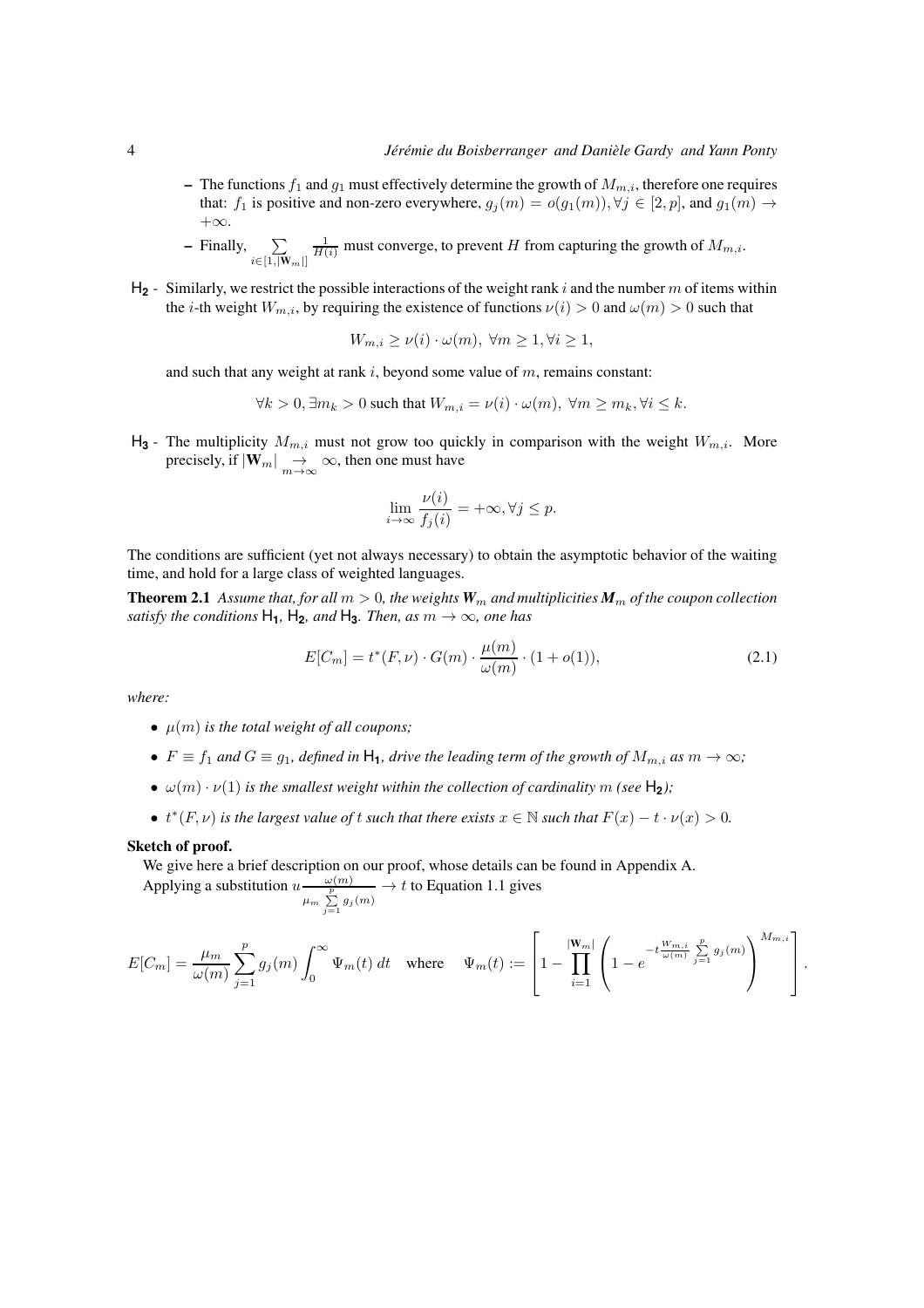

Fig. 1: Plots of the  $\Psi_m(t)$  functions as appearing for a uniform (Left) and weighted (Right,  $\pi(a)/\pi(b) = 2/3$ ) distribution over the  $(a + b)^*$  language. We consider  $m = 2^k$  coupons/words, for several values of  $k \in$  $\{3, 6, 9, 12, 15, 18, 21\}$ . The convergence of  $\Psi_m(t)$  towards a step function when  $m \to \infty$  featuring a transition at  $t^*$  ( $t^* = 1$  in the uniform distribution and  $t^* = 8/9$  in the weighted one) is crucial to our approach.

Focusing on this expression, one shows that the integral of  $\Psi_m(t)$  converges towards some constant. Indeed, numerical computations, as illustrated by Figure 2.2, suggest that  $\Psi_m$  converges toward a step function when  $m \to \infty$ . This can be rigorously proved under the conditions  $H_1$ ,  $H_2$  and  $H_3$ , and the integral from 0 to  $t^*(f_1, \nu)$  converges to  $t^*(f_1, \nu)$ , while the remaining integral converges to 0.

Remark 1 Theorem 2.1 applies in the special case of the uniform distribution. Indeed, considering the weight collection is  $\{w_i\}_{i=1}^m = \{1\}_{i=1}^m$ , one has  $p_i = 1/m$  and  $\mu_m = m$ . The set of weights is then reduced to the singleton  $W_m = (1)$ , which has multiplicity  $M_{m,1} = m = e^{\log m}$ .

• H<sub>1</sub> is satisfied upon taking

$$
F(i) := f_1(i) = 1,
$$
  $G(m) := g_1(m) = \log m,$   $h(1) = 1$  and  $H(1) = 1,$ 

noticing that  $\sum_{1 \leq i \leq |\mathbf{W}_m|} 1/H(i) = 1/H(1)$ , which obviously converges.

- Since one has  $W_{m,1} = 1$ , then  $H_2$  is satisfied with  $\nu(1) = 1$  and  $\omega(m) = 1$ .
- Since  $W_m$  is finite, the limit condition of  $H_3$  does not need to be verified.

One then easily verifies that  $t^*(f_1, \nu) = t^*(1, 1) = 1$ , and applying Theorem 2.1 unsurprisingly gives  $E[C_m] \sim m \log m$ , which is the well-known asymptotics of the uniform coupon collector.

## 3 Comparison with existing results

Let us compare the scope of our result with previous work on the subject; we remind the reader that  $m$ is the number of coupons/words, which typically grows exponentially along with  $n$  the length of words. Given the rich literature dealing with variations on the Coupon Collector problem (e.g. waiting time of first occurrence of a k-duplicated collection [1]), we will restrict our comparison to three results that are representative of the main approaches used to tackle the problem.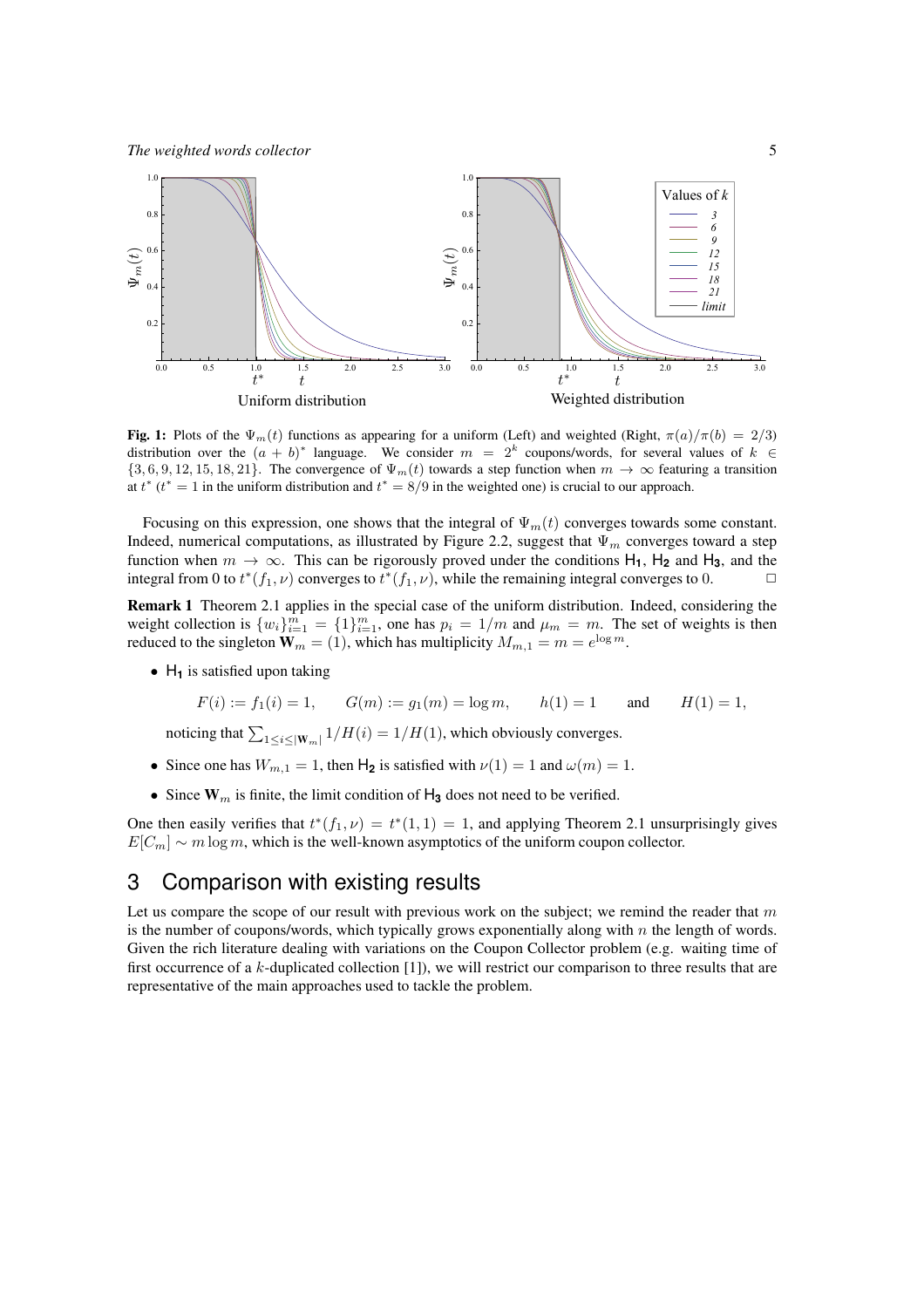*Berenbrink and Sauerwald [2]:*  $\mathcal{O}(\log \log(m))$  *and*  $\mathcal{O}(\log \log \log(m))$  *approximations for general distributions*

Building on previous results [16], Berenbrink and Sauerwald [2] consider the two approximations

$$
\mathcal{U}_2 := \sum_{i=1}^m \frac{1}{ip_i} \hspace{1cm}\text{and}\hspace{1cm}\mathcal{U}_4 := \sum_{i=1}^{\log\log m} \frac{1}{i} \frac{1}{e^{j_i-1}p_1} \mathcal{H}_{g_{j_i}}
$$

where  $g_i$  is the number of coupons c such that  $e^{i-1} < p_c/p_1 < e^i$ , and  $\{j_i\}_{i=1}^{\log \log m}$  is a sequence of indices such that  $\{\frac{1}{e^{j_i}p_1}\mathcal{H}_{g_{j_i}}\}_{i=1}^{\log \log m}$  is decreasing. They show that  $\mathcal{U}_2$  and  $\mathcal{U}_4$  approximate  $E[C_m]$ within  $\mathcal{O}(\log \log(m))$  and  $\mathcal{O}(\log \log \log(m))$  ratios respectively. More precisely, they show that

$$
\frac{\mathcal{U}_2}{3e \log \log m} \leq E[C_m] \leq 2 \cdot \mathcal{U}_2 \quad \text{and} \quad \frac{\mathcal{U}_4}{\log \log \log m} \leq E[C_m] \leq 35 \cdot \mathcal{U}_4.
$$

Furthermore,  $U_2$  can be computed in polynomial time (on *n*), since there exists at most  $n^{|\Sigma|}$  compositions/weights. However, the exponential growth of  $m$  on  $n$  limits the final precision of the approximation ratio to  $\mathcal{O}(\log n)$ . Finally, an efficient evaluation of  $\mathcal{U}_4$  would yield a  $\mathcal{O}(\log \log \log m)$  approximation in time  $\Theta(\log n)$ . Unfortunately, figuring out a suitable sequence  $\{j_i\}_{i=1}^{\log \log m}$  remains challenging, and seems to require knowledge over the multiplicity of coupons comparable to the one required for the application of Theorem 2.1.

## *Boneh and Papanicolaou [4]: Asymptotic estimates for truncated sequences of weighted coupons*

The authors derive general results for the asymptotics of the coupon collector problem under fairly general distributions of coupons. They consider a fixed sequence of strictly positive weights  $\alpha = \{a_k\}_{k=1}^{\infty}$ , and study the truncation  $\alpha_m$  of  $\alpha$  to its first m terms.

Their first result requires the existence of a  $\xi \in ]0,1]$  such that  $S := \sum_{k=1}^{\infty} \xi^{a_k} < \infty$ . However, under the hypotheses of our main Theorem 2.1, there always exists a weight of unbounded multiplicity as  $m$ goes to the infinity, and S therefore diverges for any value of  $\xi$ .

Their second result is based on the assumption of a decreasing sequence  $\alpha$ . However, many weighted distributions that satisfy hypothesis H<sub>1</sub> to H<sub>3</sub> cannot be defined by truncating a fixed decreasing sequence. For instance, suppose that for all m, the accessible weights are  $\{\frac{2k-1}{k}\}_{k=1}^m \cup \{2\}$ , each appearing with multiplicity  $m$ . It is easily checked that such a set of weights cannot be ordered into a decreasing sequence whose truncations include the families of coupons weights.

Conversely, distributions with low multiplicity satisfying their conditions are not covered by our Theorem 2.1. Therefore, their results and ours are complementary, and seldom overlapping.

### *Neal [14]: The limiting distribution*

Neal studied the distribution of the waiting time. Although the results described in the article can in principle be used to assess the expectation of the waiting time, checking the prerequisites of its main theorem turns out to be considerably more involved than checking those of Theorem 2.1. In particular, one has to figure out suitable sequences, respectively related to the expectation and variance of the distribution, from which the limiting distribution follows. This result is therefore mostly suitable to prove a conjectured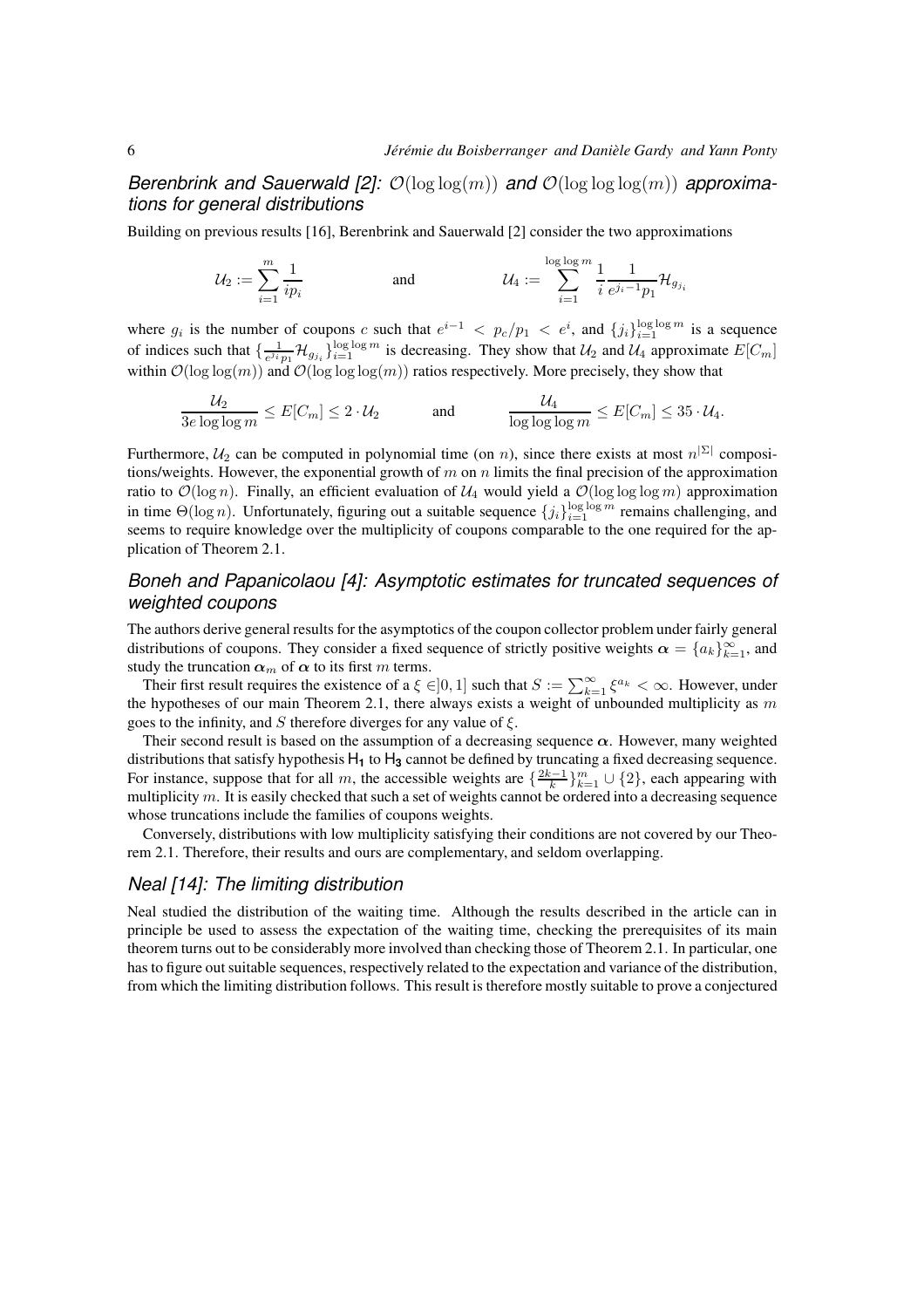distribution from a limited list of its moments. Conversely, knowledge of the expectation, as obtained from our contribution, can help figuring out suitable sequences to apply their results to.

## 4 Applications to languages: the word collector

#### *4.1 Weighted Languages*

Let us remind some definitions introduced by Denise *et al* [5]. Let  $\mathcal L$  be a language defined on an alphabet Σ, and let  $\mathcal{L}_n$  be its restriction to words of size n. A positive weight  $\pi_t$  is assigned to each letter t of Σ. One extends these weights multiplicatively on any word  $\omega \in \mathcal{L}$  such that the weight of a word  $\omega$  is

$$
\pi(\omega) = \prod_{t \in \omega} \pi_t.
$$

This naturally defines a weighted probability distribution on  $\mathcal{L}_n$ , given by

$$
\mathbb{P}[\omega] = \frac{\pi(\omega)}{\sum_{\omega' \in \mathcal{L}_n} \Delta}.
$$

With these definitions,  $\mathcal{L}_n$  is an example of a coupon collection where each coupon is a word of  $\mathcal{L}_n$ . The number m of coupons is the number of words of  $\mathcal{L}_n$ . As m is now function of a n, all the characteristics of the weight distribution, such as  $W_m$ , will be indexed by n instead of m.

### *4.2 Verifying preconditions* H**1***,* H**<sup>3</sup>** *and* H**<sup>3</sup>** *in the context of weighted languages*

Let us outline a systematic method to verify the preconditions  $H_1$ ,  $H_2$  and  $H_3$  for a language  $\mathcal L$  defined over an alphabet  $\Sigma = (a_1, \ldots, a_k)$ . The idea is, firstly, to classify the words of the language according to their weights and find the number of words having a given weight (Step 1). Then one has to find an ordering of the different weights (Step 2). If the order cannot be found explicitly, one has to find a sufficient approximation of it (Step 3). Once this is done, the hypotheses of Theorem 2.1 are usually easily verified.

• Step 1: *Characterize the set of distinct weights.*

The weight of a word is directly related with its composition (or sub-composition).

Definition 4.1 (Compositions and sub-compositions) *The composition of a word is the vector of occurrences of each letter within the word. More precisely, if a word*  $\omega$  *has*  $x_1$  *occurrence of the letter*  $a_1, \ldots, x_k$  *times the letter*  $a_k$ *, irrespectively of their order, then its composition is*  $(x_1, \ldots, x_k)$ *. Suppose that*  $1 = \pi_{a_1} = \cdots = \pi_{a_l}$  *for some l, then the sub-composition of a word of composition*  $(x_1, \ldots, x_k)$  *is the vector*  $(x_{l+1}, \ldots, x_k)$ *, in a*  $(k-l)$ *-dimensional space, sometimes denoted x*.

Let us denote by  $M(\mathbf{x})$  the number of words of  $\mathcal{L}_n$  having a given sub-composition x. By definition, any words having the same sub-composition share the same weight. The reverse is not true in general, and words having different sub-compositions can have the same weight.

**Notation 4.2**  $\Gamma_n \subset \mathbb{N}^{k-l}$  is the set of all distinct sub-compositions appearing in  $\mathcal{L}_n$ .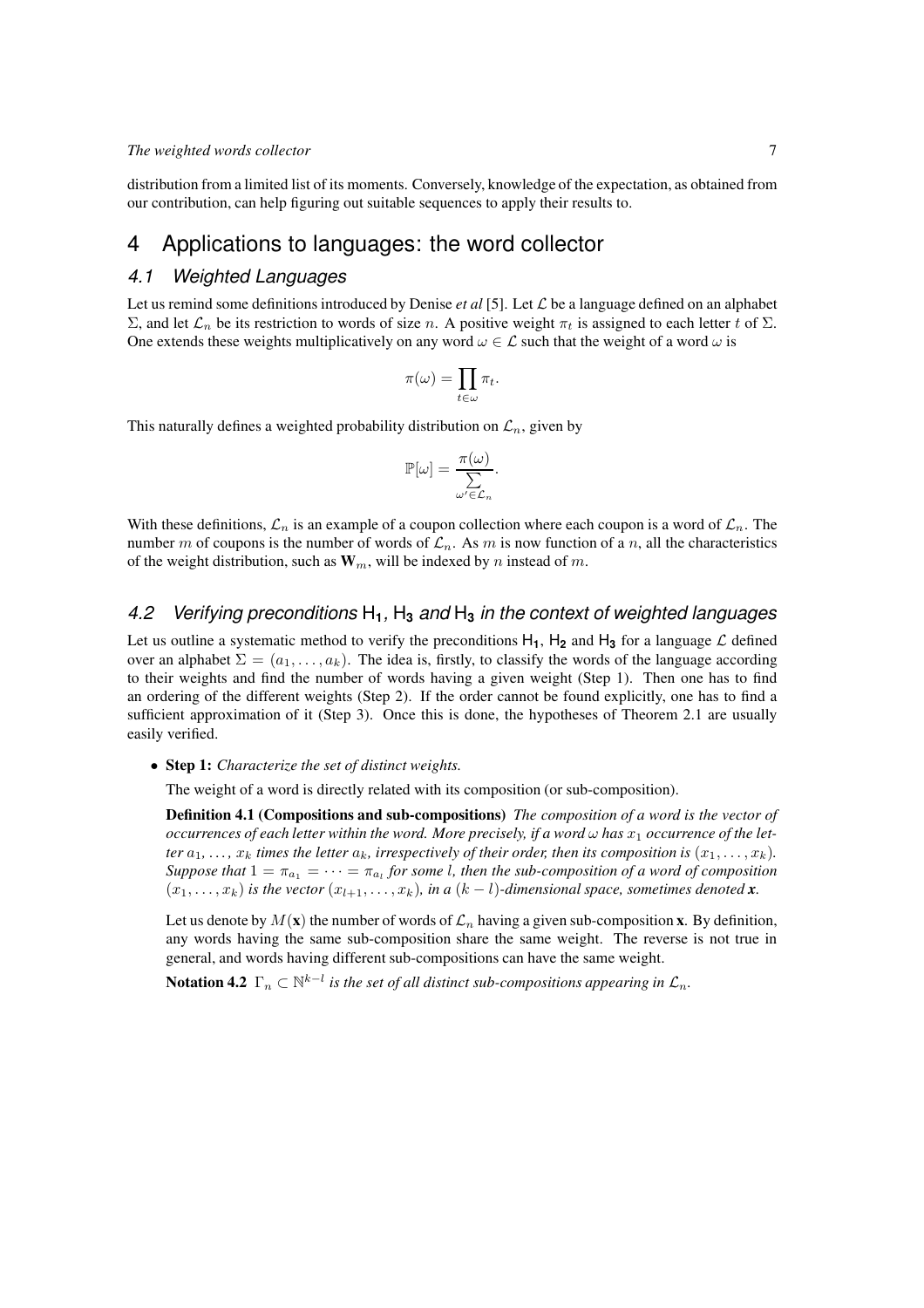• Step 2 : *Find a suitable ordering of weights.*

Firstly, let us define an ordering function over  $\mathcal{L}_n$ , which will greatly help us characterize  $\mathbf{W}_n$ .

**Definition 4.3 (Ordering function)** Let  $\phi_n$  be the application that assigns, to each sub-composition *of*  $\Gamma_n$ *, the position of its weight in*  $W_n$ *. One has* 

$$
\phi_n : \left\{ \begin{array}{ccc} \Gamma_n & \to & |W_n| \\ x & \mapsto & i, \text{ if } \pi(x) = W_{n,i}. \end{array} \right. \tag{4.1}
$$

*In general, this function is not bijective, therefore let us define the generalized inversed ordering* function  $\tilde{\bm{\phi}}_n$  as follows :

$$
\tilde{\phi}_n : \left\{ \begin{array}{rcl} |\mathbf{W}_n| & \to & \Gamma_n \\ i & \mapsto & \mathbf{x}, \text{ if } W_{n,i} = \pi(\mathbf{x}) \text{ and } |\mathbf{x}| = \min(|(\mathbf{x}')|, W_{n,i} = \pi(\mathbf{x}')) \end{array} \right. \tag{4.2}
$$

*where*  $|\mathbf{x}| = x_{l+1} + \cdots + x_k$  *if* **x** *is the sub-composition*  $(x_{l+1}, \ldots, x_k)$ *.* 

With these definitions,  $W_{n,i}$  and  $M_{n,i}$  can be written in terms of  $\phi_n$  and  $\tilde{\phi}_n$  as

$$
W_{n,i} = \pi(\tilde{\phi}_n(i)) \qquad \text{and} \qquad M_{n,i} = \sum_{\substack{\mathbf{x} \in \mathcal{L}_n, \\ \phi_n(\mathbf{x}) = i}} \sum_{x_1 + \dots + x_l = n - |\mathbf{x}|} M(\mathbf{x}). \tag{4.3}
$$

Sub-compositions are vectors in a  $(k - l)$ -dimensional space. It is easily checked that the weight of any sub-composition, found underneath the  $(k-l-1)$ -plane  $H(\mathbf{x})$  of equation  $\sum_{j=l+1}^{k} x_j \log \pi_{a_i} =$ 0, is smaller than  $\pi(\mathbf{x})$ , and that any sub-composition above has larger weight.

**Definition 4.4** *Let*  $\Lambda_n(x) \subset \Gamma_n$  *be the set of sub-compositions below*  $H(x)$  (all the sub-compositions *that belong to*  $H(x)$  *have the same weight), and*  $S_n(x)$  *be the number of sub-compositions that belong to*  $H(x)$ *.* 

Then one has the following expression for  $\phi_n$ :

$$
\phi_n(\mathbf{x}) = \sum_{\mathbf{x}' \in \Lambda_n(\mathbf{x})} \frac{1}{S_n(\mathbf{x}')}.
$$
\n(4.4)

Indeed,  $\phi_n$  counts the number of sub-compositions, with distinct weights, under  $H(\mathbf{x})$ . If each weight matches a unique sub-composition, then  $S_n(\mathbf{x}) = 1$  for all **x**, and  $\phi_n(\mathbf{x}) = |\Lambda_n(\mathbf{x})|$ .

# • Step 3 : *Approximate the ordering functions*  $\phi_n$  *and*  $\tilde{\phi}_n$ *.*

Condition H**<sup>3</sup>** directly follows from steps 1 and 2. However, conditions H**<sup>1</sup>** and H**<sup>2</sup>** require good approximations of  $|\Lambda_n|$  and  $S_n$ . Such approximations strongly depend on the language  $\mathcal L$  of interest, therefore we present several examples to illustrate the method.

#### *4.3 Application to specific languages*

In this part, we shall denote by  $D_n$  the collection of all words of length n, and assume that pairs of nonunit weights are incommensurable, which implies that sub-compositions can be bijectively associated with weights.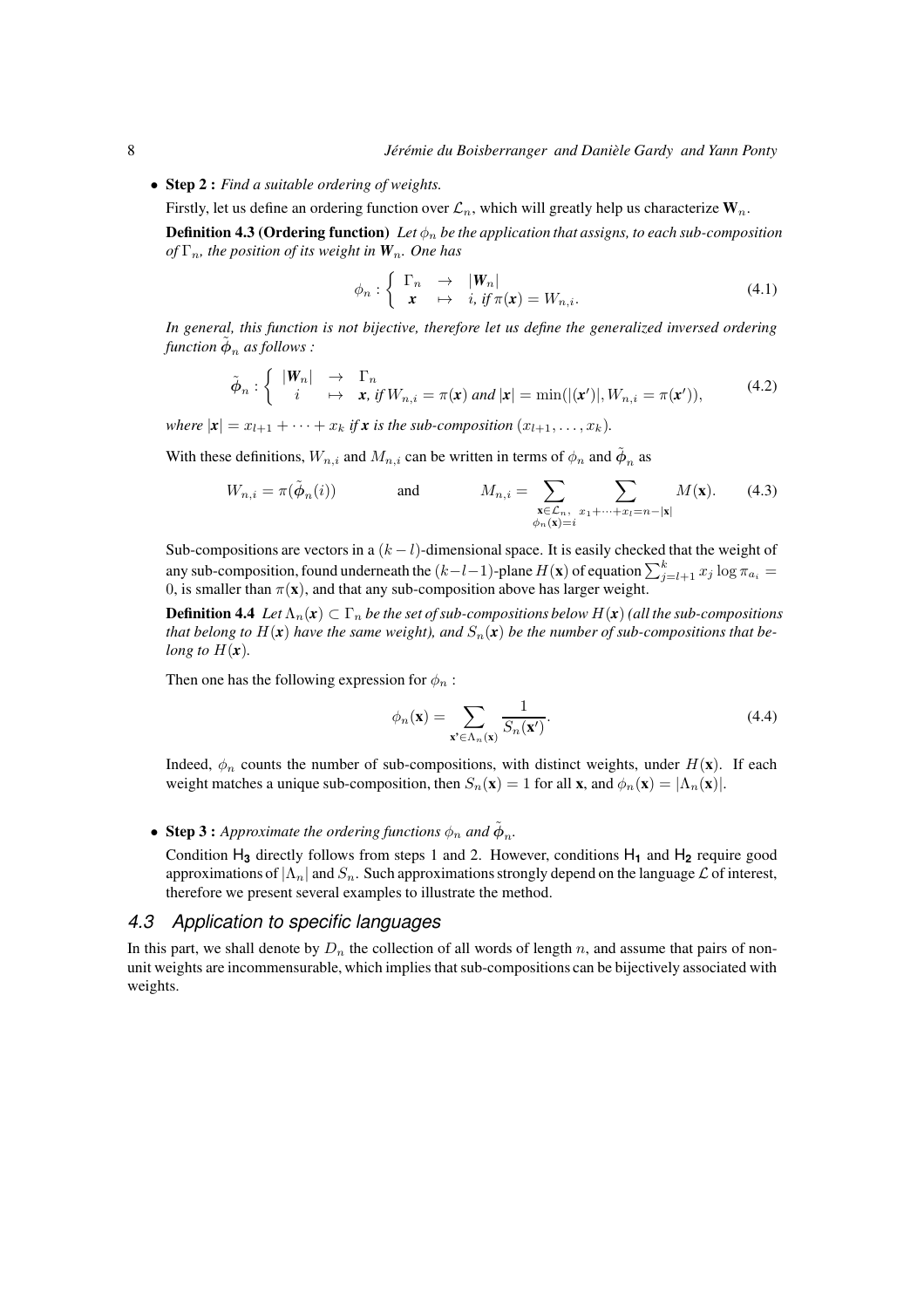## *4.3.1 The unconstrained language* Σ ∗

Let us consider the language  $\mathcal{L} = \Sigma^*$ , where  $\Sigma = (a_1, \dots, a_k)$ . It is worth noticing that the weighted distribution is stable upon multiplying each weight by a constant factor, therefore we assume without loss of generality that  $1 = \pi_{a_1} = \cdots = \pi_{a_l}$  for some  $l \geq 1$ , and  $1 < \pi_{a_{l+1}} \leq \cdots \leq \pi_{a_k}$ .

Under these assumptions, one has  $\Gamma_n = \{(\mathbf{x}', |\mathbf{x}'| \leq n)\}\.$  The function  $\phi_n(\mathbf{x})$  counts the number of sub-compositions under  $H(\mathbf{x})$  which belong to  $\Gamma_n$ . Notice that, for sufficiently large values of *n*, any sub-composition **x**' belongs to  $\Gamma_n$ . It follows that there exists a function  $\phi$  such that, for all sub-composition x and for n sufficiently large, one has  $\phi_n(x) = \phi(x)$ . From Equation (4.3), one has  $W_{n,i} = \pi \frac{\tilde{\phi}_{n,1}(i)}{a_{l+1}} \cdots \pi \frac{\tilde{\phi}_{n,k-l}(i)}{a_k}$ , and it follows that, for sufficiently large values of n, one has  $W_{n,i} =$  $\pi^{\tilde{\phi}_1(i)}_{a_{l+1}} \cdots \pi^{\tilde{\phi}_{k-l}(i)}_{a_k}$ . Consequently, Condition  $H_2$  is verified with

$$
\nu(i) = \pi_{a_{l+1}}^{\tilde{\Phi}_1(i)} \cdots \pi_{a_k}^{\tilde{\Phi}_{k-l}(i)} \quad \text{and} \quad \omega(n) = 1.
$$

In  $\mathcal{L}_n$ , the number of words of composition  $(x_1, \dots, x_k)$  is  $M(x_1, \dots, x_k) = {n \choose x_1, \dots, x_k}$ , thus the number of words of sub-composition  $(x_{l+1}, \dots, x_k)$  is  $M(x_{l+1}, \dots, x_k) = l^{n-x_{l+1} - \dots - x_k} {n \choose x_{l+1}, \dots, x_k}$ . Since there exists only one sub-composition x such that  $\phi(\mathbf{x}) = i$ , then it follows from Equation (4.3) that  $M_{n,i} = l^{n-|\tilde{\phi}_n(i)|} \left( \frac{n}{\tilde{\phi}_n(i)} \right)$ , where  $\binom{n}{a}$  is the multinomial coefficient  $\binom{n}{a_1,\dots,a_k}$ . Since  $\phi_n = \phi$  for sufficiently large values of  $n$ , one has

$$
M_{n,i} \underset{n \to \infty}{\sim} l^{n-|\tilde{\phi}(i)|} \binom{n}{\tilde{\phi}(i)} \underset{n \to \infty}{\sim} \frac{l^{n-|\tilde{\phi}(i)|} n^{|\tilde{\phi}(i)|}}{|\tilde{\phi}(i)|!}.
$$
\n(4.5)

Let us now give some properties of the functions  $\phi_n$  and  $\phi$ .

**Lemma 4.5** Let  $S := \sum_{j=l+1}^{k} \log \pi_{a_j}$ ,  $P := \prod_{j=l+1}^{k} \log \pi_{a_j}$ , and let introduce a notation

$$
|x|_{\pi} = x_{l+1} \log \pi_{a_{l+1}} + \cdots + x_k \log \pi_{a_k}.
$$

*Then the following inequalities hold:*

*i) For any sub-composition x,*

$$
\frac{|\mathbf{x}|_{\pi}^{k-l}}{(k-l)!P} \le \phi(\mathbf{x}) \le \frac{(|\mathbf{x}|_{\pi}+S)^{k-l}}{(k-l)!P}.
$$
\n(4.6)

*ii*) For all  $i > 0$ , one has

$$
\frac{\sqrt[k-1]{i(k-l)!P} - S \leq |\tilde{\phi}(i)|_{\pi}}{\sqrt[k-1]{i(k-l)!P}} \quad (4.7)
$$
\n
$$
\sqrt[k-1]{\sqrt[k-1]{i(k-l)!P} - \frac{S}{\log \pi_{a_k}} \leq |\tilde{\phi}(i)|} \leq \sqrt[k-1]{\sqrt[i(k-l)!P] - \frac{P}{(\log \pi_{a_{l+1}})^{k-l}}}.
$$

*iii*) For all **x** and  $n > 0$ , one has

$$
\phi_n(\mathbf{x}) \le \phi(\mathbf{x}).\tag{4.8}
$$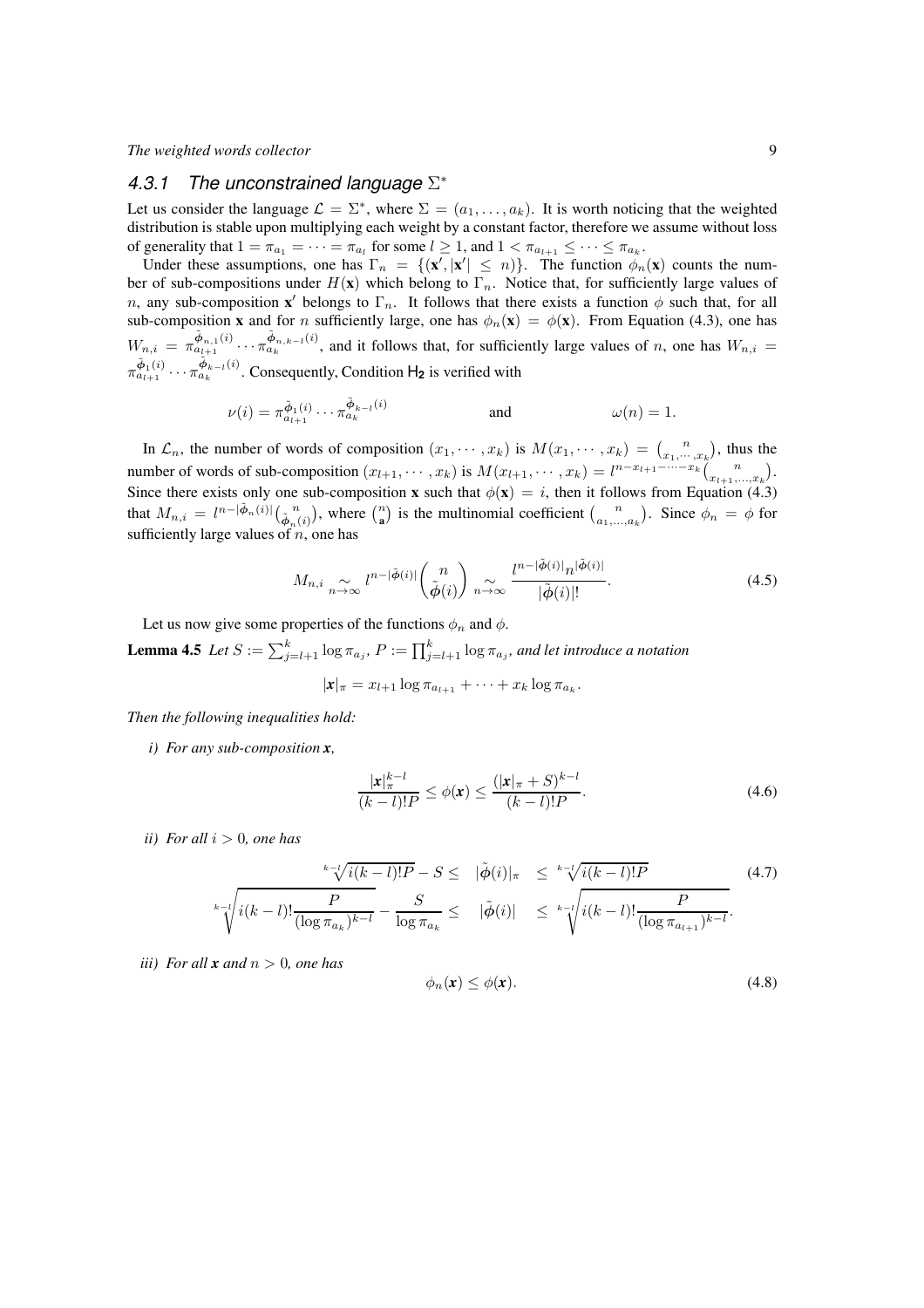*iv*) For all  $n > 0$  and  $i \geq 1$ , one has

$$
\frac{\log \pi_{a_{l+1}}}{\log \pi_{a_k}} |\tilde{\phi}(i)| \le |\tilde{\phi}_n(i)| \le |\tilde{\phi}(i)|. \tag{4.9}
$$

#### Proof.

- i) Remind that  $\phi$ (**x**) counts the number of points which are under the  $(k-l-1)$ -plane H(**x**). Equation (4.6) just consists in bounding  $\phi$  by the volume of the  $(k - l - 1)$ -pyramid under  $H(x_{l+1}, \ldots, x_k)$ and the  $(k - l - 1)$ -pyramid under  $H(x_{l+1} + 1, \ldots, x_k + 1)$ .
- ii) The first equation is obtained from equation (4.6), taking  $\mathbf{x} = \tilde{\phi}(i)$ . For the second equation, one uses the fact that  $|\mathbf{x}| \cdot \log \pi_{a_{l+1}} \le |\mathbf{x}| \pi \le |\mathbf{x}| \cdot \log \pi_{a_k}$ .
- iii) The function  $\phi_n(\mathbf{x})$  counts the number of sub-compositions which are both under  $H(\mathbf{x})$  and belong to  $\Gamma_n$ , whereas  $\phi(\mathbf{x})$  counts the number of sub-compositions which are under  $H(\mathbf{x})$ .
- iv) For a given length  $n > 0$ , any sub-composition is found below the  $|x| = n$  hyperplane and, in particular, one has  $|\phi_n(i)| \leq n$ . For some sufficiently large value of  $n' > n$ , the sub-composition of i-th weight becomes fixed and is necessarily a sub-composition of  $\Gamma_{n'}$  that did not belong to  $\Gamma_n$ . Consequently, this sub-composition is above the  $|x| = n$  hyperplane, one has  $|\phi(i)| \ge n$  and one finally gets  $|\phi_n(i)| \leq |\tilde{\phi}(i)|, \forall n > 0, \forall i \geq 1$ .

On the other hand, the sub-composition  $\tilde{\phi}(i)$  must be below the hyperplane  $|\mathbf{x}| = |\tilde{\phi}_n(i)|_\pi$  otherwise its weight would be larger than the one of  $\tilde{\phi}_n(i)$ . This gives  $|\tilde{\phi}_n(i)|_{\pi} \geq |\tilde{\phi}(i)|_{\pi}$ . Since any sub-composition obeys  $\frac{|x|_{\pi}}{\log \pi_{a_{l+1}}} \ge |x| \ge \frac{|x|_{\pi}}{\log \pi_{a_k}}$ , one has

$$
|\tilde{\phi}_n(i)| \geq \frac{|\tilde{\phi}_n(i)|_{\pi}}{\log \pi_{a_k}} \geq \frac{|\tilde{\phi}(i)|_{\pi}}{\log \pi_{a_k}} \geq \frac{\log \pi_{a_{l+1}}}{\log \pi_{a_k}} |\tilde{\phi}(i)|,
$$

which concludes the proof.

 $\Box$ 

Combining Equations (4.5) and (4.8), one obtains bounds for the leading term of  $M_{n,i}$ , for all i and as  $n \to \infty$ , such that

$$
l^{n-|\tilde{\varphi}_n(i)|}\binom{n}{\tilde{\varphi}_n(i)}\leq l^{n-|\tilde{\varphi}_n(i)|}\frac{n^{|\tilde{\varphi}_n(i)|}}{|\tilde{\varphi}_n(i)|!}\leq l^{n-\frac{\log\pi_{a_{l+1}}}{\log\pi_{a_k}}}|\tilde{\varphi}(i)|}\frac{n^{|\tilde{\varphi}(i)|}}{\binom{\log\pi_{a_{l+1}}}{\log\pi_{a_k}}|\tilde{\varphi}(i)|)!}.
$$

The convergence of  $\Sigma$ i  $1/\left(\frac{\log \pi_{a_{l+1}}}{\log \pi}\right)$  $\frac{\log \pi_{a_{l+1}}}{\log \pi_{a_k}} |\tilde{\phi}(i)|$  follows from Equation (4.7). Therefore, H<sub>1</sub> is satisfied for the following choice of functions

| F(<br>(i)<br>$\mathcal{I}(i)$<br>$\cdot$ $-$ | $f_2(i)$                                    | G(i)<br>(n)<br>$\dot{g} = g_1$ . | $g_2(n)$ | h(i)                                                                 | H(i)                                                                                                    |
|----------------------------------------------|---------------------------------------------|----------------------------------|----------|----------------------------------------------------------------------|---------------------------------------------------------------------------------------------------------|
| $\tilde{\phantom{a}}$<br>$ \phi(i) $         |                                             | $\log n$                         |          | $\tilde{}$<br>$ \phi(i) !$                                           | $\tilde{\phantom{a}}$<br>$\lambda$<br>$z \phi(i) $                                                      |
| $\log l$                                     | $\tilde{\phantom{a}}$<br>$ \ddot{\phi}(i) $ | $\it n$                          | $\log n$ | $l^{ \tilde{\boldsymbol{\phi}}(i) }  \tilde{\boldsymbol{\phi}}(i) !$ | $\mathbf{1}[z \dot{\boldsymbol{\phi}}(i)]$<br>$\tilde{\phantom{a}}$<br>$z \tilde{\boldsymbol{\phi}}(i)$ |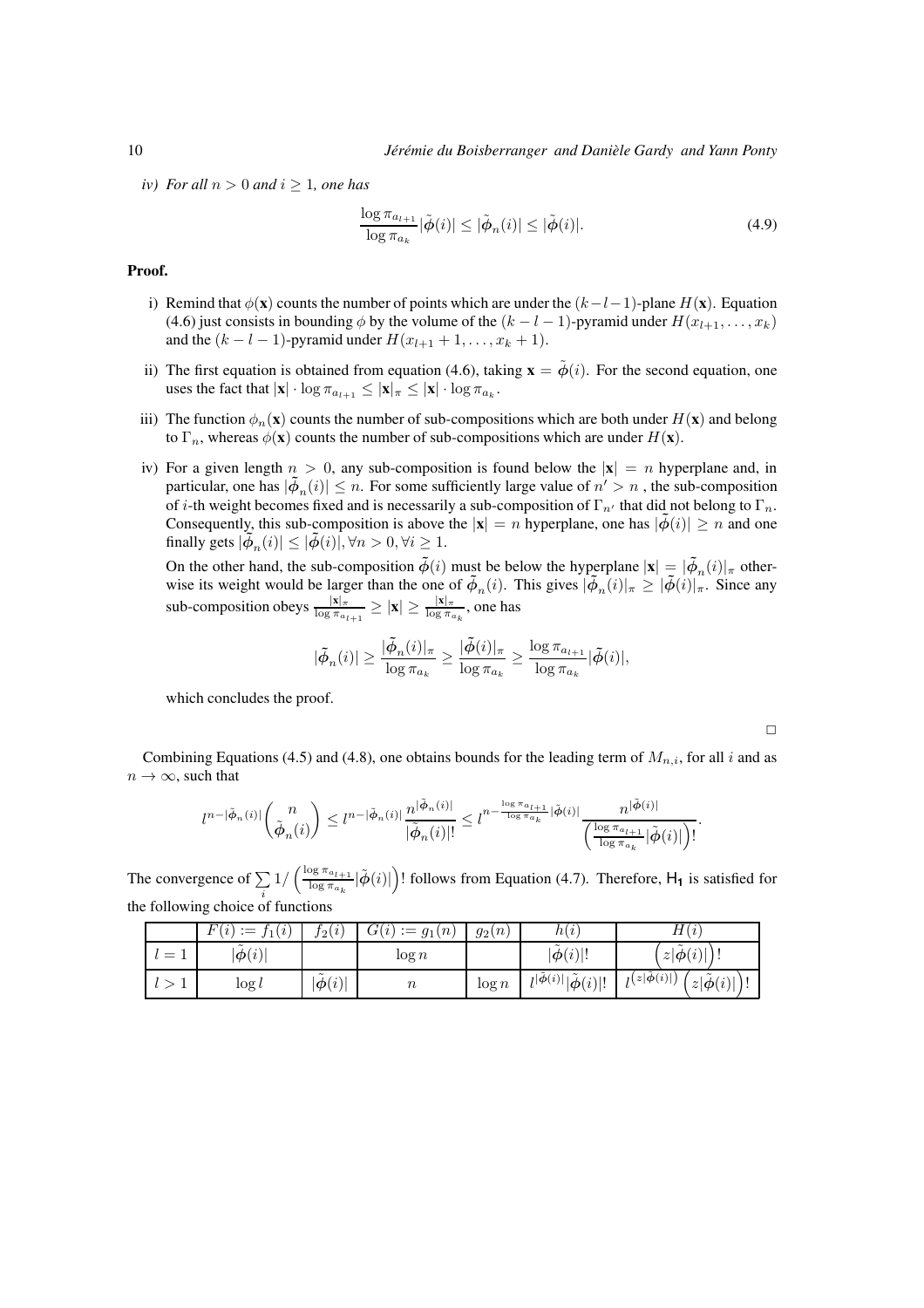where  $z = \log \pi_{a_{l+1}} / \log \pi_{a_k}$ . Furthermore it can be verified that  $H_3$  is satisfied, since Equation (4.7) gives a lower bound for  $\nu(i)/F(i)$ . Consequently, Theorem 2.1 applies to the weighted distribution on  $\Sigma^*$ , and we get.

**Proposition 4.6** *The expected waiting time*  $E[D_n]$  *for obtaining all words of length n in*  $\mathcal{L} = \Sigma^*$  *admits the following asymptotic behavior:*

$$
E[D_n] \sim \begin{cases} \kappa_1 \cdot \mu(n) \cdot \log n & \text{if } l = 1, \\ \kappa_2 \cdot \mu(n) \cdot n & \text{otherwise,} \end{cases}
$$

*where l* is the number of letters of lowest weight,  $\mu(n) = \left( l + \sum_{j=l+1}^{k} \pi_{a_j} \right)^n$  is the total weight,  $\kappa_1 =$  $t^* \left( |\tilde{\phi}(i)|, \lambda \right)$ , and  $\kappa_2 = t^* \left( \log l, \lambda \right)$  with  $\lambda = \pi^{\tilde{\phi}_1(i)}_{a_{l+1}} \cdots \pi^{\tilde{\phi}_{k-l}(i)}_{a_k}$ .

**Corollary 4.7** *Define*  $p = \log(\pi_{a_1} + \cdots + \pi_{a_k})/\log k$ , noting that  $p \ge 1$  and  $p = 1$  only in the uniform *case. The expected waiting time*  $E[C_m]$  *for obtaining the*  $m = k^n$  *words of length*  $n$  *in*  $\mathcal{L} = \Sigma^*$  *is asymptotically equivalent to*

- $\kappa_1 \cdot m^p \cdot \log \log m$ , if there is a single lettre of smallest weight;
- $\bullet$   $(\kappa_2/\log k) \cdot m^p \cdot \log m$ , if there are at least two letters of smallest weight.

### *4.3.2 Motzkin words*

Motzkin words are well-parenthesized expressions featuring any number of dot characters •. This language, denoted by  $\mathcal{L}^{(m)}$ , is generated by the context-free grammar

$$
S \to (S) S \mid \bullet S \mid \varepsilon.
$$

Here we study the expected waiting time to generate all Motzkin words of even length  $n$ . For the sake of readability, we replace the characters (, ) and  $\bullet$  by letters a,  $\bar{a}$  and b respectively. Since parentheses come in pairs, any word has equal number of occurrences of a and  $\bar{a}$ , and the parity of the number of occurrences of  $b$  is the parity of the word length. Consequently, accessible compositions for words of length n are triplets  $(x_a, x_{\bar{a}}, x_b)$  of the form  $(k, k, n - 2k)$ , with  $0 \le k \le n/2$ . The number of words of size  $n$  is then given by

$$
M(k, k, n-2k) = \frac{1}{k+1} {2k \choose k} {n \choose 2k}.
$$

The expected waiting time shows two types of behavior depending on whether  $a$  or  $\bar{a}$  have the smallest weight. To give a flavor of our result and illustrate its proof strategy, we explicitly derive two exemplary results for the cases where  $1 = \pi_b < \pi_a < \pi_{\bar{a}}$  and  $1 = \pi_a = \pi_{\bar{a}} < \pi_b$ , and give the general form of the asymptotic equivalent for the weighted Coupon Collector.

*First case:*  $(1 = \pi_b < \pi_a < \pi_{\bar{a}})$ . Here, the sub-compositions  $(x_a, x_{\bar{a}})$  are of the form  $(k, k)$ ,  $0 \le k \le$  $n/2$ , and the associated weights are of the form  $\pi_a^k \pi_{\overline{a}}^k$ , increasing with k. Therefore one has  $W_{n,i} =$  $\pi_a^{i-1}\pi_{\overline{a}}^{i-1}$ , and  $H_2$  is satisfied with  $\nu(i) = \pi_a^{i-1}\pi_{\overline{a}}^{i-1}$  and  $\omega(n) = 1$ . The number of words having weight  $W_{n,i}$ , or equivalently of sub-composition  $(i - 1, i - 1)$ , is given by

$$
M_{n,i} = \frac{1}{i} \binom{2i-2}{i-1} \binom{n}{2i-2} \underset{n \to \infty}{\sim} \frac{n^{2i-2}}{i(2i-2)!} \binom{2i-2}{i-1} = \frac{n^{2i-2}}{i(i-1)!^2}.
$$

Moreover, for all  $i \leq n/2$ , one has  $M_{n,i} \leq \frac{n^{2i-2}}{i(2i-2)!} {2i-2 \choose i-1}$ , and  $H_1$  is satisfied with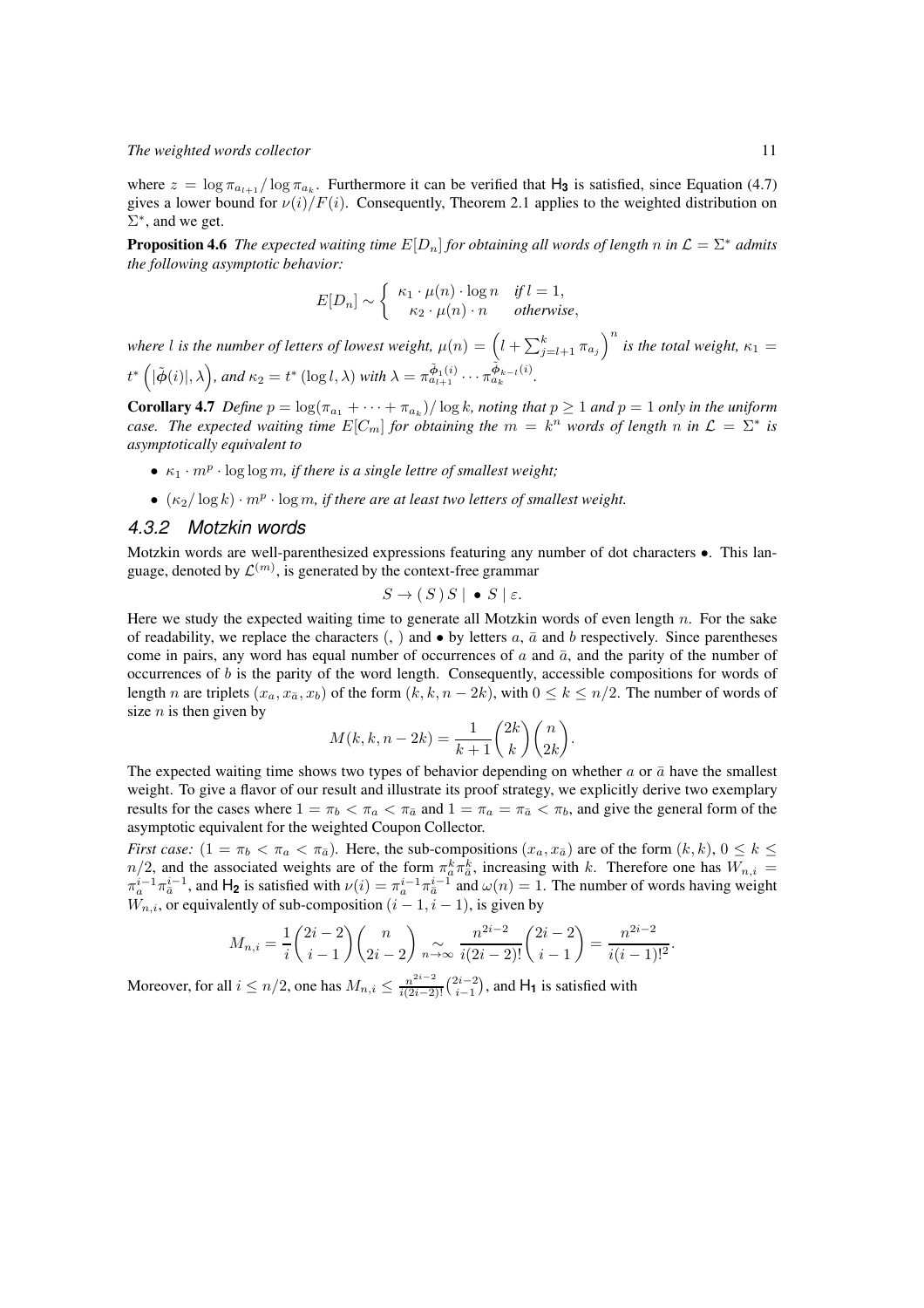| $\lambda$<br>v | $\sim$<br>◡ | '' |  |  |
|----------------|-------------|----|--|--|
|                |             |    |  |  |

coupled with the observation that  $\sum_i 1/i(i-1)!^2$  converges. The verification of  $H_3$  is immediate, and applying Theorem 2.1 readily gives the following result.

Proposition 4.8 *The expected waiting time of the full collection of weighted Motzkin words of even length n*, under the configuration  $1 = \pi_b < \pi_a < \pi_{\bar{a}}$ , admits the following asymptotic behavior:

$$
E[D_n] \sim \kappa \cdot \mu(n) \cdot \log n
$$

*where*  $\kappa = t^* \left( 2i - 2, \pi_a^{i-1} \pi_{\bar{a}}^{i-1} \right)$  and  $\mu(n) = \sum_{k=0}^{n/2} \frac{1}{k+1} {2k \choose k} {n \choose 2k} \pi_a^k \pi_{\bar{a}}^k$ .

*Second case:*  $(1 = \pi_a = \pi_{\bar{a}} < \pi_b)$ . In this second case, the sub-compositions  $(x_b)$  are of the form  $(n - 2k)$ , for  $0 \le k \le n/2$ , and the weight of a word increases with the number of occurrences of b. Consequently, one has  $W_{n,i} = \pi_b^{2(i-1)}$ , and  $H_2$  is satisfied with  $\nu(i) = \pi_b^{2(i-1)}$  and  $\omega(n) = 1$ . Furthermore, if  $(n - 2k)$  is the sub-composition of the *i*-th weight, then  $n - 2k = 2(i - 1)$ , leading to  $k = n/2 - (i - 1)$  and one finally has

$$
M_{n,i} = \frac{1}{\frac{n}{2} - (i-1) + 1} {n-2(i-1) \choose \frac{n}{2} - (i-1)} {n \choose n-2(i-1)} \sum_{n \to \infty} 2^n \frac{n^{2(i-1) - \frac{3}{2}}}{\sqrt{\pi} 2^{2(i-1) - \frac{3}{2}} (2(i-1))!}.
$$

Finally, one has  $M_{n,i} \leq 2^n \frac{n^{2(i-1)-\frac{3}{2}}}{\sqrt{\pi}2^{2(i-1)-\frac{3}{2}}(2(i-1))!}$ , for  $i \leq n/2$ , and  $H_1$  is satisfied with

|     | <b>Security</b><br>- | . m<br>$q_1$<br>11                 | . on<br>-<br>ت ر.      |                                                       | 11                                         |
|-----|----------------------|------------------------------------|------------------------|-------------------------------------------------------|--------------------------------------------|
| log | $\Omega$<br>-        | $\sim$<br>$\overline{\phantom{a}}$ | $\alpha$ m<br>$\log u$ | $\overline{\phantom{a}}$<br>-<br>. .<br>.<br><b>.</b> | $\overline{\phantom{a}}$<br>-4<br><b>1</b> |

since  $\sum$  $1/2^{2i}(2(i-1))!$  converges. Again, verifying  $H_3$  is immediate.

Proposition 4.9 *The expected waiting time of the full collection of weighted Motzkin words of even length n*, under the configuration  $1 = \pi_a = \pi_{\bar{a}} < \pi_b$ , admits the following asymptotic behavior:

$$
E[D_n] \sim \kappa \cdot \mu(n) \cdot n
$$

*.*

where 
$$
\kappa = t^* \left( \log 2, \pi_b^{2(i-1)} \right)
$$
 and  $\mu(n) = \sum_{k=0}^{n/2} \frac{1}{k+1} {2k \choose k} {n \choose 2k} \pi_b^{n-2k}$ 

This approach can be extended to any relative positioning of  $\pi_a$ ,  $\pi_{\bar{a}}$  and  $\pi_b$ . The symmetrical roles played by the letters a and  $\bar{a}$ , allow for a restriction, without loss of generality, to cases where  $\pi_{\bar{a}} \leq \pi_a$ . Also, singularity analysis can be applied to the generating function of the weighted Motzkin language, giving  $\mu_n \sim \kappa \cdot \rho^{-n} \cdot n^{-3/2}$ , with  $\rho = (\pi_b + 2\sqrt{\pi_a \pi_{\bar{a}}})^{-1}$ .

Proposition 4.10 *The expected waiting time for generating all Motzkin words of length* n *obeys:*

$$
E[D_n] \sim \begin{cases} \kappa \frac{\rho^{-n}}{\sqrt{n}} & \text{with } \rho = \frac{\sqrt{\pi_a}}{\pi_b + 2\sqrt{\pi_a \pi_a}} & \text{if } \pi_b^2 > \pi_a \pi_{\bar{a}},\\ \kappa' \frac{\rho'^{-n}}{n\sqrt{n}} \log n & \text{with } \rho' = \frac{\pi_b}{\pi_b + 2\sqrt{\pi_a \pi_a}} & \text{if } \pi_b^2 < \pi_a \pi_{\bar{a}}, \end{cases}
$$

*where* κ *and* κ ′ *are constants of* n *which can be explicitly computed (and depends on the relative positions of the weights).*

i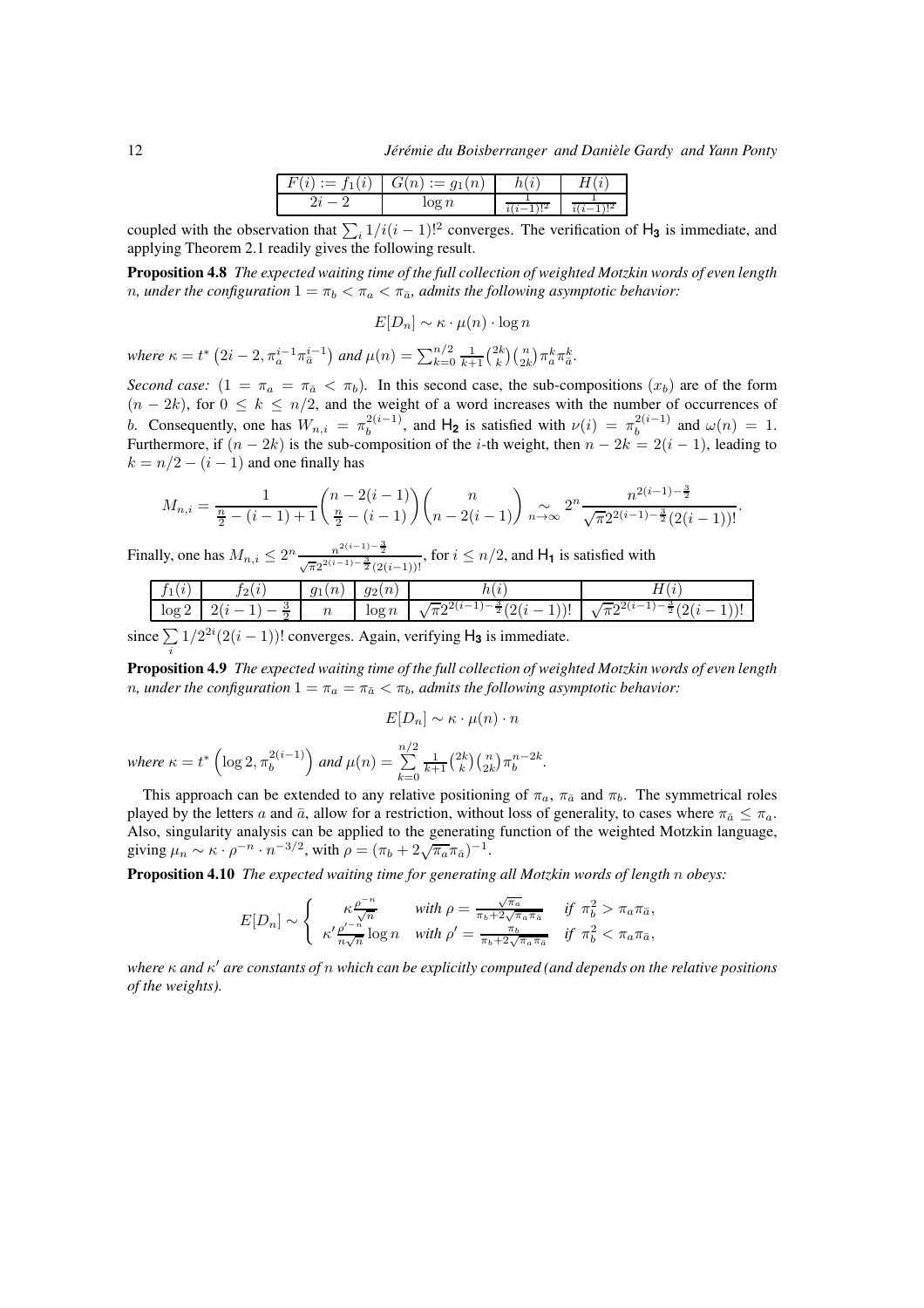

Fig. 2: Secondary structure of a 5s ribosomal RNA. A well-parenthesized expression (lower-left) unambiguously defines a set of matching position (upper-left) which *folds* into a projection of a three-dimensional conformation of the molecule. The latter representation illustrates the relationship between the  $\geq \theta$  steric constraint and the absence of sharp turns.

**Corollary 4.11** *Let* m *be the number of Motzkin words of length*  $n$  *(m*  $\sim 3(\sqrt{3}/2\sqrt{\pi})3^n n^{-3/2}$ *). The expected waiting time for generating the complete collection of* m *words obeys*

$$
E[C_n] \sim \begin{cases} \kappa \cdot m^p \cdot \log(m)^{\frac{3p-1}{2}} & \text{with } p = \frac{\log(\pi_b + 2\sqrt{\pi_a \pi_a}) - \log \sqrt{\pi_a}}{\log 3} & \text{if } \pi_b^2 > \pi_a \pi_{\bar{a}},\\ \kappa' \cdot m^{p'} \cdot \log(m)^{\frac{3(p'-1)}{2}} \cdot \log \log m & \text{with } p' = \frac{\log(\pi_b + 2\sqrt{\pi_a \pi_a}) - \log \pi_b}{\log 3} & \text{if } \pi_b^2 < \pi_a \pi_{\bar{a}}, \end{cases}
$$

*for constants* κ *and* κ ′ *that can be explicitly computed (and depend on the relative positions of the weights).*

#### *4.3.3 RNA secondary structures*

Through an adaptation of Viennot *et al* [17], secondary structures can be generated by a grammar:

$$
S \to (S_{\geq \theta}) S \mid \bullet S \mid \varepsilon \qquad \text{and} \qquad S_{\geq \theta} \to (S_{\geq \theta}) S \mid \bullet S_{\geq \theta} \mid \bullet^{\theta},
$$

where  $\theta$  is the minimal distance between matching parenthesis, enforcing steric constraints. The connection between the secondary structure and the conformations of an RNA sequence is illustrated by Figure 2: Matching parentheses represent base-pairs, or interacting pairs of nucleotides mediated by hydrogen bonds. Such base-pairs are known to stabilize a secondary structure, thus decreasing its freeenergy. In this model, we consider a simple free-energy model proposed by Nussinov[15] which assigns a  $-1$  kcal/mol contribution to each base-pair. The free-energy  $E(S)$  of a secondary structure S is then inherited additively by summing the individual contributions of its base-pairs.

One can assume a Boltzmann distribution on the set of secondary structures, where the probability of any secondary structure S of length n is proportional to its Boltzmann factor  $e^{-E(S)/RT}$ , with R the gas constant and  $T$  the temperature. Such a non-deterministic perspective over the RNA folding process is fundamental to a recent paradigm shift in RNA structure prediction [6] based on random generation. In the worst-case scenario, the complexity of this algorithm is equivalent to a coupon collector for Boltzmann weighted secondary structures. It is then worth noticing that the Boltzmann distribution is just a special case of a weighted distribution, where a neutral weight 1 is assigned to unpaired positions, and a weight  $e^{1/RT}$  to each pair of matching parentheses.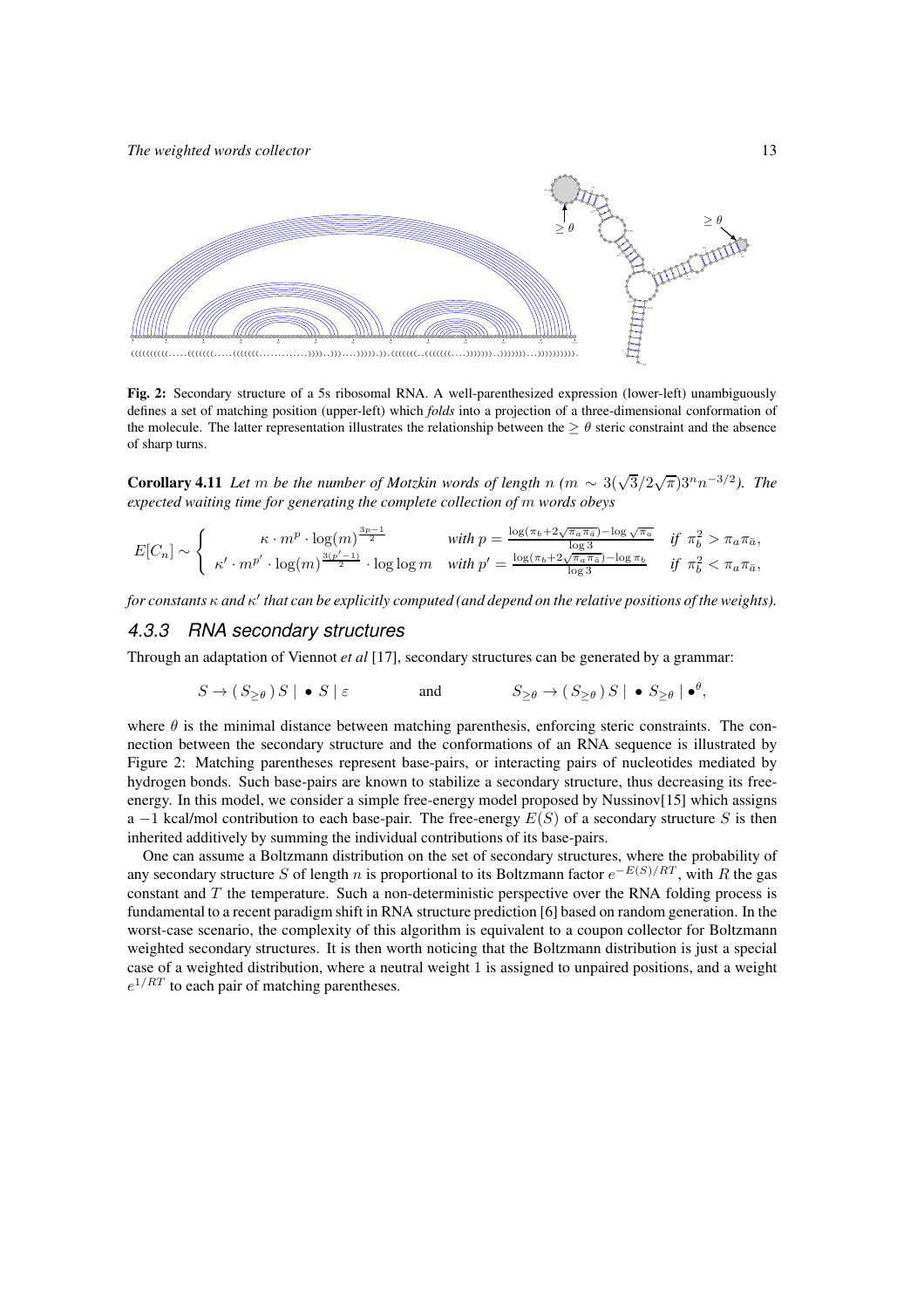Again in this example, we replace the characters  $(,)$  and  $\bullet$  by letters  $a, \bar{a}$  and  $b$  respectively. Let us denote by  $\mathcal{L}^{(rna)}$  the language of RNA secondary structure. For the sake of simplicity, let us assume, without loss of generality, that  $1 = \pi_b < \pi_a < \pi_{\bar{a}}$ , with  $\pi_a \cdot \pi_{\bar{a}} = e^{1/RT}$ . The compositions are triplets  $(x_a, x_{\bar{a}}, x_b)$  of the form  $(k, k, n - 2k)$ ,  $0 \le k \le n/2$ . The number of words of size n having p plateaux and k occurrences of a is given by 1 if  $(p, k) = (0, 0)$ , and  $s_{n,k,p,\theta} = \frac{1}{k} {k \choose p} {k \choose p-1} {n-\theta p \choose 2k}$  otherwise. Consequently, the number of words having a given composition  $(k, k, n - 2k)$  is such that

$$
M(k,k,n-2k) = \delta_{k,0} + \sum_{p=1}^{\left\lfloor \frac{n-2k}{\theta} \right\rfloor} s_{n,k,p,\theta} = \delta_{k,0} + \sum_{p=1}^{\left\lfloor \frac{n-2k}{\theta} \right\rfloor} \frac{1}{k} {k \choose p} {k \choose p-1} {n-\theta p \choose 2k}
$$

where  $\delta$  is the Kronecker symbol ( $\delta_{a,b} = 1$  if  $a = b$ , and 0 otherwise). Since  $1 = \pi_b < \pi_a < \pi_{\bar{a}}$ , the weights of words are increasing with the number of  $\bar{a}$ . It follows that  $W_{n,i} = \pi_a^{(i-1)} \pi_{\bar{a}}^{(i-1)}$ , and  $H_2$  is satisfied with  $\nu(i) = \pi_a^{(i-1)} \pi_{\bar{a}}^{(i-1)}$  and  $\omega(n) = 1$ .

Moreover, the multiplicity of the weight  $W_{n,i}$  is the number of words having sub-composition  $(x_a, x_{\bar{a}})$ of the form  $(i - 1, i - 1)$ , and is given by

$$
M_{n,i} = \delta_{i-1,0} + \sum_{p=1}^{\left\lfloor \frac{n-2(i-1)}{\theta} \right\rfloor} \frac{1}{(i-1)} {i-1 \choose p} {i-1 \choose p-1} {n-\theta p \choose 2(i-1)} \underset{n \to \infty}{\sim} \frac{n^{2(i-1)}}{i(i-1)!^2}.
$$

Indeed, for large values of n, the scope of the sum above can be limited to  $p \in [1, i - 1]$  since any term such that  $p > (i - 1)$  has null contribution.

One also has  $M_{n,i} \leq 2 \frac{n^{2(i-1)}}{i(i-1)!^2}$ , for all i, thus  $H_1$  is satisfied with

| ٠ | ۰. | u |  |
|---|----|---|--|

where  $\sum$ i  $1/H(i)$  obviously converges, and the verification of  $H_3$  is immediate. Setting

$$
\mu(n) = \sum_{k=0}^{\lfloor \frac{n}{2} \rfloor} \left[ \delta_{k,0} + \sum_{p=1}^{\lfloor \frac{n-2k}{\theta} \rfloor} \frac{1}{k} {k \choose p} {k \choose p-1} {n-\theta p \choose 2k} \right] (\pi_a \pi_{\bar{a}})^k,
$$

one verifies, e.g. from the strong-connectivity of the grammar [7], that

$$
\mu_n \sim c \cdot \left(\frac{1}{\rho^{\theta}}\right)^n n^{-3/2}
$$

where *c* is a constant, and  $\rho^{\theta}$  is the dominant singularity of  $\sum_{n\geq 0} \mu(n) \cdot z^n$ .

Proposition 4.12 *The expected waiting time for the collection of Boltzmann-factor weighted RNA secondary structures of length* n, assuming  $1 = \pi_b < \pi_a < \pi_{\bar{a}}$ , admits the following asymptotic behavior:

$$
E[D_n] \sim \kappa \cdot \frac{\rho_{\theta}^{-n}}{n\sqrt{n}} \cdot \log n, \ \forall \theta \in \mathbb{N}^+
$$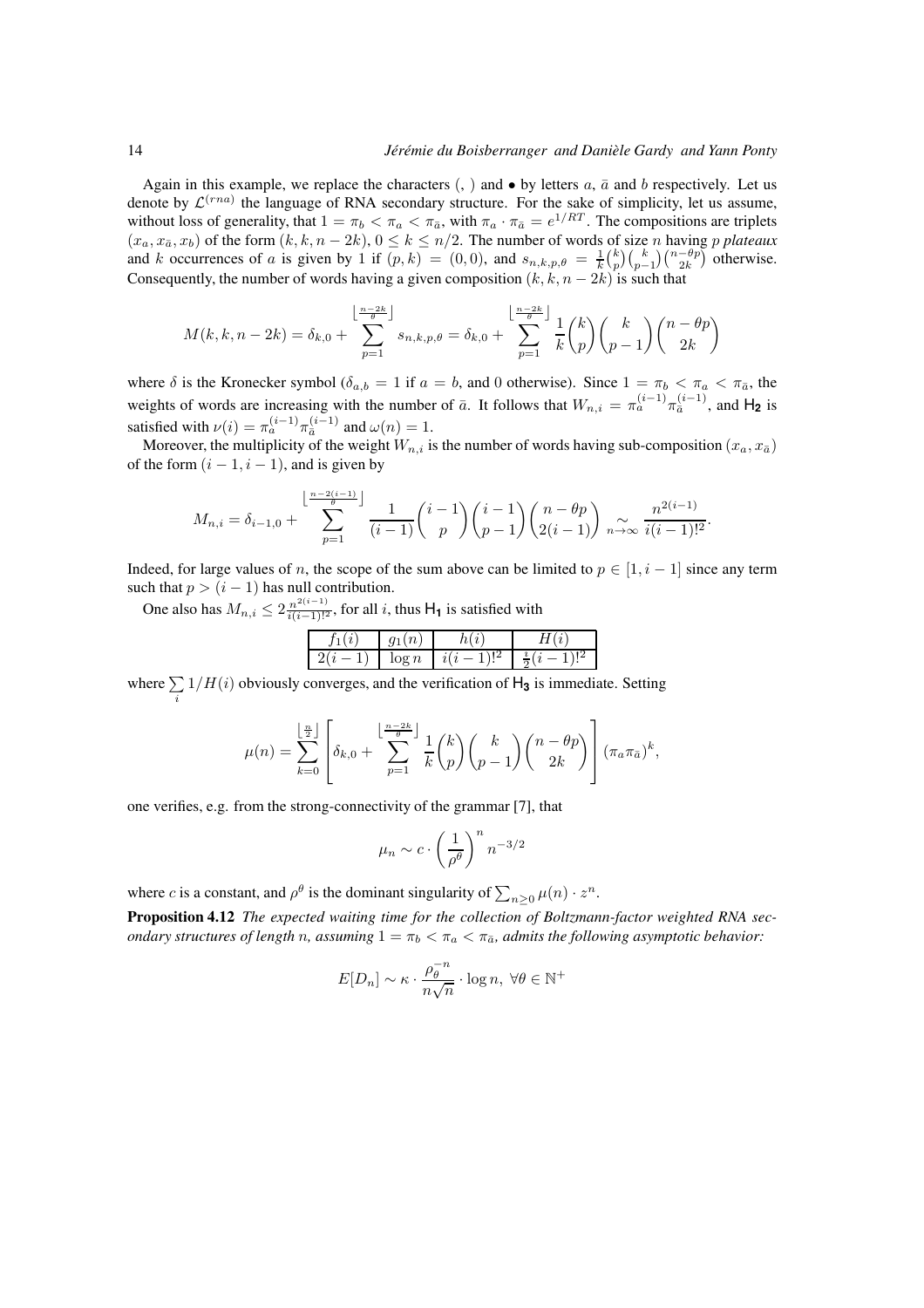$where \kappa = t^* (2(i-1), (\pi_a \pi_{\bar{a}})^{i-1})$  and, setting  $q = \pi_a \pi_{\bar{a}}$ ,  $\rho_\theta$  is the smallest positive real solution of  $1 - 4z + (6 - 2q)z^{2} + 4(q - 1)z^{3} + (1 - 2q)z^{4} - 2qz^{\theta+2} + 4qz^{\theta+3} - 2q(1 + q)z^{\theta+4} + q^{2}z^{2\theta+4} = 0.$ 

**Corollary 4.13** *Define*  $\eta_{\theta}$  *as the smallest positive solution of the equation* 

$$
1 - 4z + 4z2 - z4 - 2z\theta+2 + 4z\theta+3 - 4z\theta+4 + z2\theta+4 = 0.
$$

*Then the number*  $m$  *of RNA structures of length*  $n$  *is asymptotically equal to*  $\lambda \cdot \eta_{\theta}^n \cdot n^{-3/2}$ *, and the asymptotic waiting time of the full collection is given by*

$$
E[C_m] \sim \kappa \cdot m^p \cdot (\log m)^{3p/2} \cdot \log \log m,
$$

*where*  $p = -\frac{\log \rho_\theta}{\log \eta_\theta}$ , and  $\lambda$  and  $\kappa$  are constants that can be fully specified.

## *4.3.4 A non strongly-connected language*

Let us finally consider the language  $\mathcal{L}^{(nc)}$  over an alphabet  $\{a,\bar{a},b\}$  and generated by the grammar

$$
S \to \bar{a} S b U \mid \varepsilon \qquad \qquad \text{and} \qquad \qquad U \to a U b U \mid \varepsilon.
$$

It is worth noticing that this grammar is not strongly connected, and the distributions of letters may therefore be untypical (non-normal and/or expectation/variance not in  $O(n)$  [7]). Here, this grammar models binary trees, whose leftward edges along the leftmost branch are marked by a dedicated letter  $\bar{a}$ , and any other leftward (resp. rightward) edge is marked by a (resp. b).

The restriction of  $\mathcal{L}^{(nc)}$  to words of odd length is empty, thus we only study the word collector on even sizes. The structure of this grammar is such that each word of size n has exactly  $n/2$  occurrences of the letter b, and compositions are therefore triplets  $(x_a, x_{\bar{a}}, x_b)$  of the form  $(n/2 - k, k, n/2)$ , for  $1 \leq k \leq n/2$ . An elementary computation shows that the number of words of a given composition is

$$
M(n/2 - k, k, n/2) = {n - k - 1 \choose n/2 - 1} - {n - k - 1 \choose n/2}.
$$

The expected waiting time depends on the relative position of the weights associated with letters, leading to different behaviors. Let us illustrate the approach on one out of the 9 possible configurations, such that  $1 = \pi_b < \pi_a < \pi_{\bar{a}}$ .

In this case, the sub-compositions are pairs  $(x_a, x_{\bar{a}})$  of the form  $(n/2 - k, k)$ , for  $1 \leq k \leq n/2$ . Moreover, since the weight of the word increases with the number of  $\bar{a}$ , then one has  $W_{n,i} = \pi_a^{n/2-i} \pi_{\bar{a}}^i$ , and H<sub>2</sub> is therefore satisfied with  $\nu(i) = (\pi_{\bar{a}}/\pi_a)^i$  and  $\omega(n) = \pi_a^{n/2}$ .

Remark 2 The influence of the configuration (ordering of the weights) only appears in the definition of the functions  $\nu$  and  $\omega$ . The function  $\omega$  may become constant (equal to 1) when either  $\pi_b = \pi_a = 1$  or  $\pi_b = \pi_{\bar{a}} = 1.$ 

Now the number of words having the *i*-th weight, i.e. the sub-composition  $(i, n/2 - i)$ , is given by

$$
M_{n,i} = \binom{n-i-1}{n/2-1} - \binom{n-i-1}{n/2} \underset{n \to \infty}{\sim} 2^{n-i} n^{-\frac{3}{2}} i \sqrt{\frac{2}{\pi}}.
$$
 (4.10)

Since  $M_{n,i} \leq 2^{n-i+1} n^{-\frac{3}{2}} i \sqrt{2/\pi}$  for all  $1 \leq i \leq n/2$  and  $\sum_{i}$  $i/2^i$  converges, the condition  $H_1$  is satisfied for the following functions: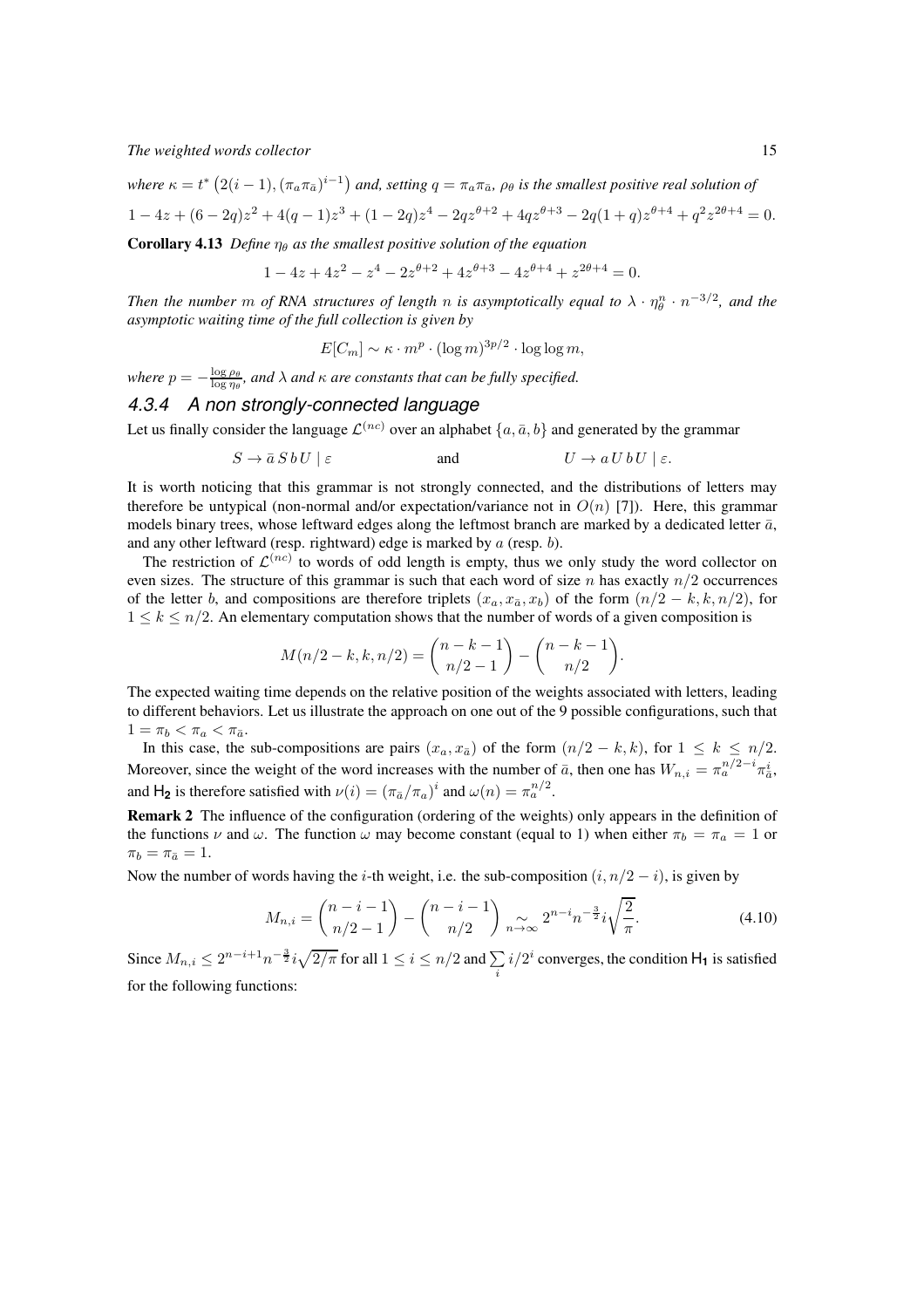|                       | $\cdot$<br>T٥I | $\sim$<br>$\boldsymbol{\iota}$<br>ີ | $\sim$<br>$\overline{g}_2$<br>v | 1 t           |                |
|-----------------------|----------------|-------------------------------------|---------------------------------|---------------|----------------|
| ΛŒ<br>10 <sub>2</sub> |                |                                     | 76<br>rog                       | $\Omega$<br>π | $\Omega$<br>70 |

The verification of H**<sup>3</sup>** is immediate.

From (4.10), one has  $\mu(n) = \sum_{n=1}^{\infty}$  $_{k=1}$  $\left[\binom{n-k-1}{n/2-1} - \binom{n-k-1}{n/2}\right] \pi_a^{\frac{n}{2}-k} \pi_{\overline{a}}^k$ , whose asymptotic behaviour obeys

$$
\mu(n) \sim 2\sqrt{2} \frac{\pi_a \pi_{\bar{a}}}{(2\pi_a - \pi_{\bar{a}})^2} (2\sqrt{\pi_a})^n n^{-3/2}.
$$

**Proposition 4.14** The expected waiting time for obtaining all words in  $\mathcal{L}^{(nc)}$  of even length n, under the *configuration*  $1 = \pi_b < \pi_a < \pi_{\bar{a}}$ *, admits the following asymptotic behavior:* 

$$
E[D_n] \sim \kappa \cdot \frac{2^n}{\sqrt{n}},
$$

where  $\kappa = t^* \left( \log 2, \left( \pi_{\bar{a}} / \pi_a \right)^i \right) \cdot \frac{2 \sqrt{2} \pi_a \pi_{\bar{a}}}{(2 \pi_a - \pi_{\bar{a}})^2}$ .

**Corollary 4.15** Let m be the number of words of even length n in  $\mathcal{L}^{(nc)}$ , asymptotically equivalent to  $2\sqrt{2/\pi} \cdot 2^n \cdot n^{-3/2}$ . The expected waiting time of the full collection is

$$
E[C_m] \sim \kappa \cdot m \cdot (\log m)^{5/2},
$$

*where* κ *is a constant that can be explicitly computed.*

Again, these results can be extended to any relative ordering of  $\pi_a$ ,  $\pi_{\bar{a}}$  and  $\pi_b$ , and one obtains the following result.

**Proposition 4.16** The expected waiting time for all words of even length  $n$  in  $\mathcal{L}^{(nc)}$  is equivalent to

$$
E[D_n] \sim \begin{cases} \kappa \cdot \frac{2^n}{\sqrt{n}} & \text{if } \pi_a = 1, \text{ or } 1 = \pi_b \le \pi_a < \pi_{\bar{a}},\\ \kappa' \cdot \left(\frac{\pi_a}{\pi_{\bar{a}}}\right)^{n/2} \cdot 2^n \cdot \frac{\log n}{n\sqrt{n}} & \text{otherwise,} \end{cases}
$$

*where* κ *and* κ ′ *are constants that can be explicitly computed.*

**Corollary 4.17** Let  $m$  be the number of words of even length  $m$  in  $\mathcal{L}^{(nc)}$ . Then the expected waiting time *of the complete collection is asymptotically equal to*

$$
E[C_m] \sim \begin{cases} \kappa \cdot m^2 \cdot (\log m)^{5/2} & \text{if } \pi_a = 1 \text{ or } \pi_b = 1 \le \pi_a < \pi_{\bar{a}},\\ \kappa' \cdot m^{2+q} \cdot (\log m)^{2+q/2} \cdot \log \log m & \text{otherwise, with } q = \log_2(\pi_a/\pi_{\bar{a}}) \end{cases}
$$

*where* κ *and* κ ′ *are constants that can be explicitly computed.*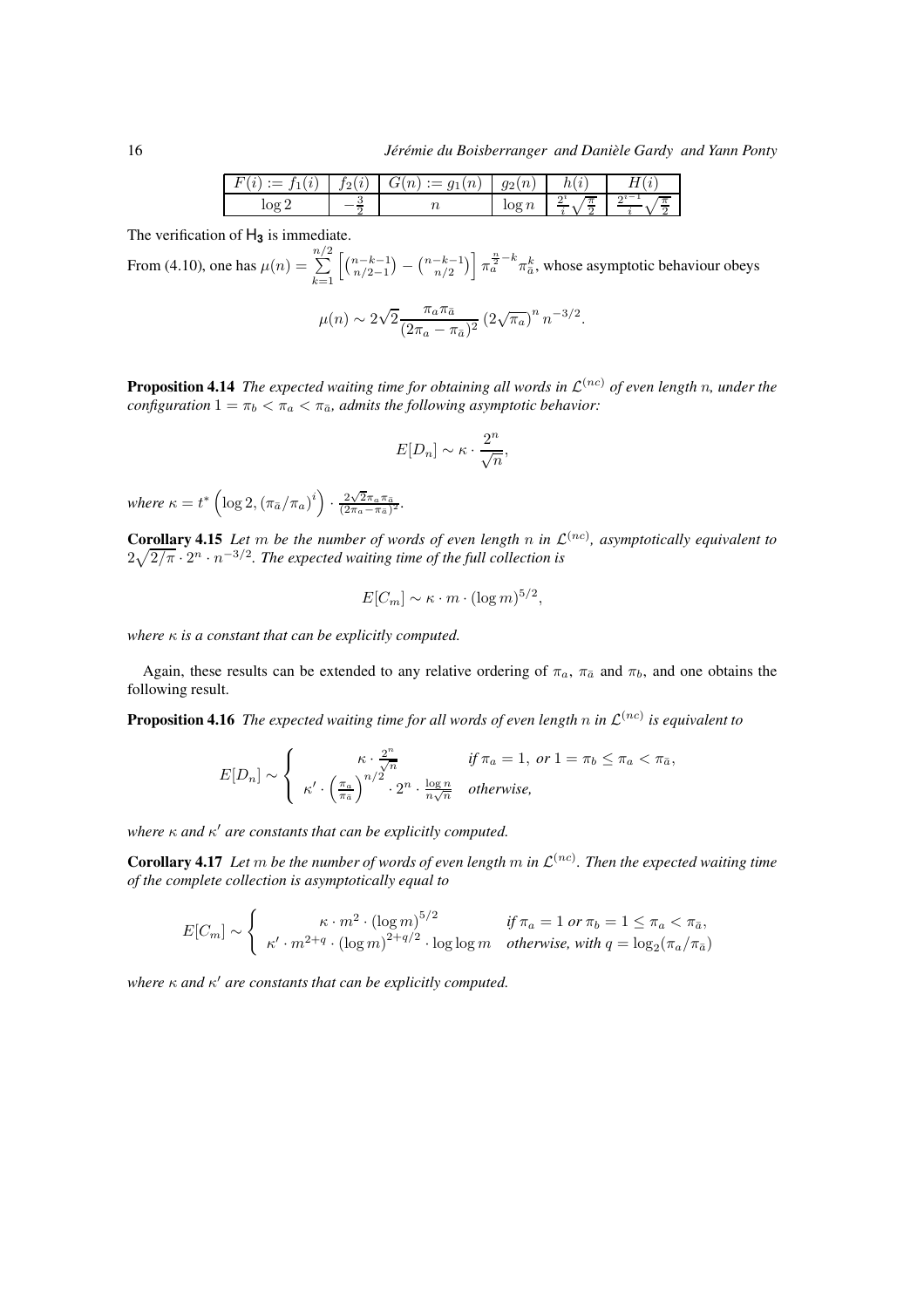## 5 Conclusion

In this extended abstract, we studied a language generalization of the ubiquitous Coupon Collector Problem. Focusing on collections of weighted coupons having large multiplicities, we contributed a new theorem that relates the asymptotic waiting time of the full to the growth of the multiplicity of coupons of a given weight. We compared the novelty of the contribution against pre-existing work on the subject. We discussed the application of our theorem to weighted languages in general, and particularly on four languages showing different properties (rational vs context-free, simple-type vs non-square-root singularities, limited vs parameterized alphabet. . . ).

Quite interestingly, our study of four illustrative examples reveals a large variety of expressions for the waiting-time. As a function of the word length n, we observed waiting times of the form  $\kappa \cdot \mu(n) \cdot n$  and  $\kappa \cdot \mu(n) \cdot \log(n)$ , depending essentially on the multiplicity of the smallest weights. As a function of the number of coupons m, we obtained estimates of the general form  $\kappa \cdot m^p \cdot (\log m)^q \cdot (\log \log m)^{\theta}$ , where p and q are irrational numbers and  $\theta \in \{0, 1\}$ . Such a diversity partly not only arises from differences regarding the nature of the asymptotical growth within the language, but also reflects subtle differences in the accumulation of the contributions of the least probable words. To our opinion, this illustrates the versatility of the method, and hints toward a significant amount of work being required, in the case of approximations [2].

Perhaps the main limitation of our work lies in the prerequisites of Theorem 2.1. As shown in Section 4, verifying these – technically involved – conditions is already made easier in the context of languages. However, one could imagine characterizing broad classes of languages that automatically verify these conditions. For instance, conditions of aperiodicity (a.k.a. lattice-type [9]) and strong-connectivity of a context-free grammar are known to ensure typical asymptotic growths, both for the total number of words, their cumulated weight and the total number of words of a given composition [7]. We hope that such conditions, possibly in addition to other easily-checkable properties, could provide a sufficient set of conditions for a given regime.

Another natural extension may generalize the results to multi-parameterized combinatorial classes, as generated by decomposable combinatorial classes [10]. The main difficulties behind such an extension are related to the variety of asymptotic growths that may appear, e.g. for the substitution construct, in addition to an increased level of difficulty for determining the number of words of a given composition/weight. This both motivates a further relaxation of the – sufficient but not necessary – conditions of Theorem 2.1, along with a study of accessible asymptotics for the growth of coefficients in multivariate generating functions.

## Acknowledgements

The authors wish to thank an anonymous reviewer for suggesting a more intuitive presentation of our main result. This work was supported by the French *Agence Nationale de la Recherche* through the BOOLE ANR 09 BLAN 0011 (JDB and DG) and MAGNUM ANR 2010 BLAN 0204 (YP) grants.

## **References**

- [1] I. Adler, S. Oren, and S. Ross, *The coupon collector's problem revisited*, Journal of Applied Probability 40 (2003), no. 2, 513–518.
- [2] P. Berenbrink and T. Sauerwald, *The weighted coupon collector's problem and applications*, 15th International Computing and Combinatorics Conference (COCOON'10), 2009.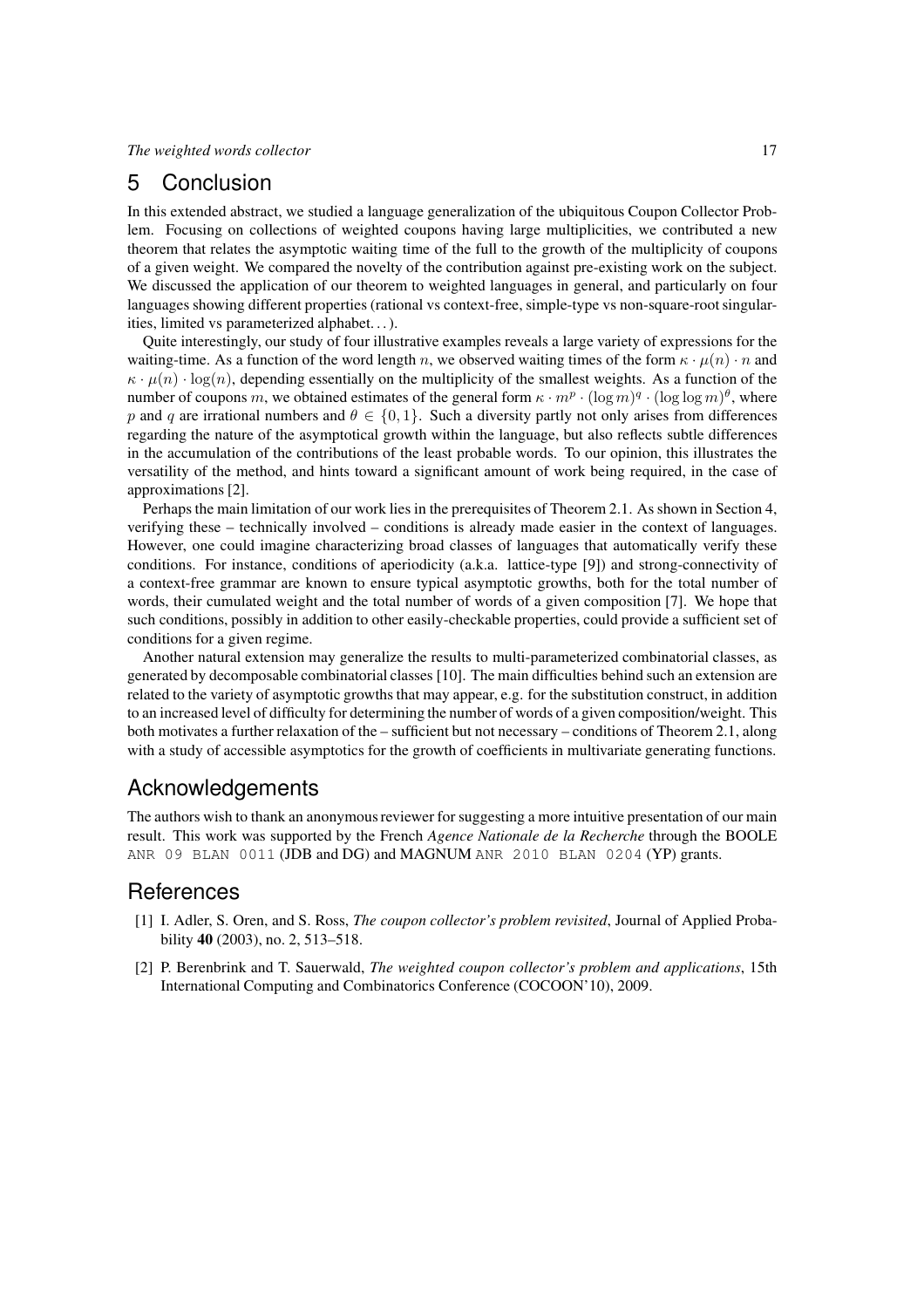- [3] O. Bodini and Y. Ponty, *Multi-dimensional Boltzmann sampling of languages*, Proceedings of AOFA'10 (Vienna), DMTCS Proceedings, June 2010, pp. 49–64.
- [4] Shahar Boneh and Vassilis G. Papanicolaou, *General asymptotic estimates for the coupon collector problem*, J. Comput. Appl. Math. 67 (1996), no. 2, 277–289.
- [5] A. Denise, Y. Ponty, and M. Termier, *Controlled non-uniform random generation of decomposable structures*, Theoretical Computer Science 411 (2010), no. 40-42, 3527 – 3552.
- [6] Y. Ding and E. Lawrence, *A statistical sampling algorithm for RNA secondary structure prediction*, Nucleic Acids Research 31 (2003), no. 24, 7280–7301.
- [7] M. Drmota, *Systems of functional equations*, Random Struct. Alg. 10 (1997), 103–124.
- [8] P. Flajolet, D. Gardy, and L. Thimonier, *Birthday paradox, coupon collectors, caching algorithms and self-organizing search*, Discrete Appl. Math. 39 (1992), no. 3, 207–229.
- [9] P. Flajolet and R. Sedgewick, *Analytic combinatorics*, Cambridge University Press, 2009.
- [10] P. Flajolet, P. Zimmermann, and B. Van Cutsem, *Calculus for the random generation of labelled combinatorial structures*, Theoretical Computer Science 132 (1994), 1–35.
- [11] D. Gardy, *Occupancy urn models in the analysis of algorithms*, Journal of Statistical Planning and Inference 101 (2002), no. 1-2, 95 – 105.
- [12] Danièle Gardy and Yann Ponty, *Weighted random generation of context-free languages: Analysis of collisions in random urn occupancy models*, Proceedings of GASCom'10, 2010.
- [13] J.S. McCaskill, *The equilibrium partition function and base pair binding probabilities for RNA secondary structure*, Biopolymers 29 (1990), 1105–1119.
- [14] Peter Neal, *The generalised coupon collector problem*, Journal of Applied Probabilities 45 (2008), no. 3, 621–629.
- [15] R. Nussinov and A.B. Jacobson, *Fast algorithm for predicting the secondary structure of singlestranded rna*, Proc Natl Acad Sci U S A 77 (1980), 6903–13.
- [16] S.M. Ross, *Introduction to probability models*, 10th ed., Elsevier Science, 2009.
- [17] M. Vauchaussade de Chaumont and G. Viennot, *Polynômes orthogonaux et problèmes d'enum ´ eration en biologie mol ´ eculaire ´* , S´eminaire Lotharingien de Combinatoire (1983).
- [18] M. Vauchaussade de Chaumont and X.G. Viennot, *Enumeration of RNA's secondary structures by complexity*, Mathematics in Medecine and Biology (V. Capasso, E. Grosso, and S.L. Paven-Fontana, eds.), Lecture Notes in Biomathematics, vol. 57, 1985, pp. 360–365.
- [19] M. S. Waterman, *Secondary structure of single stranded nucleic acids*, Advances in Mathematics Supplementary Studies 1 (1978), no. 1, 167–212.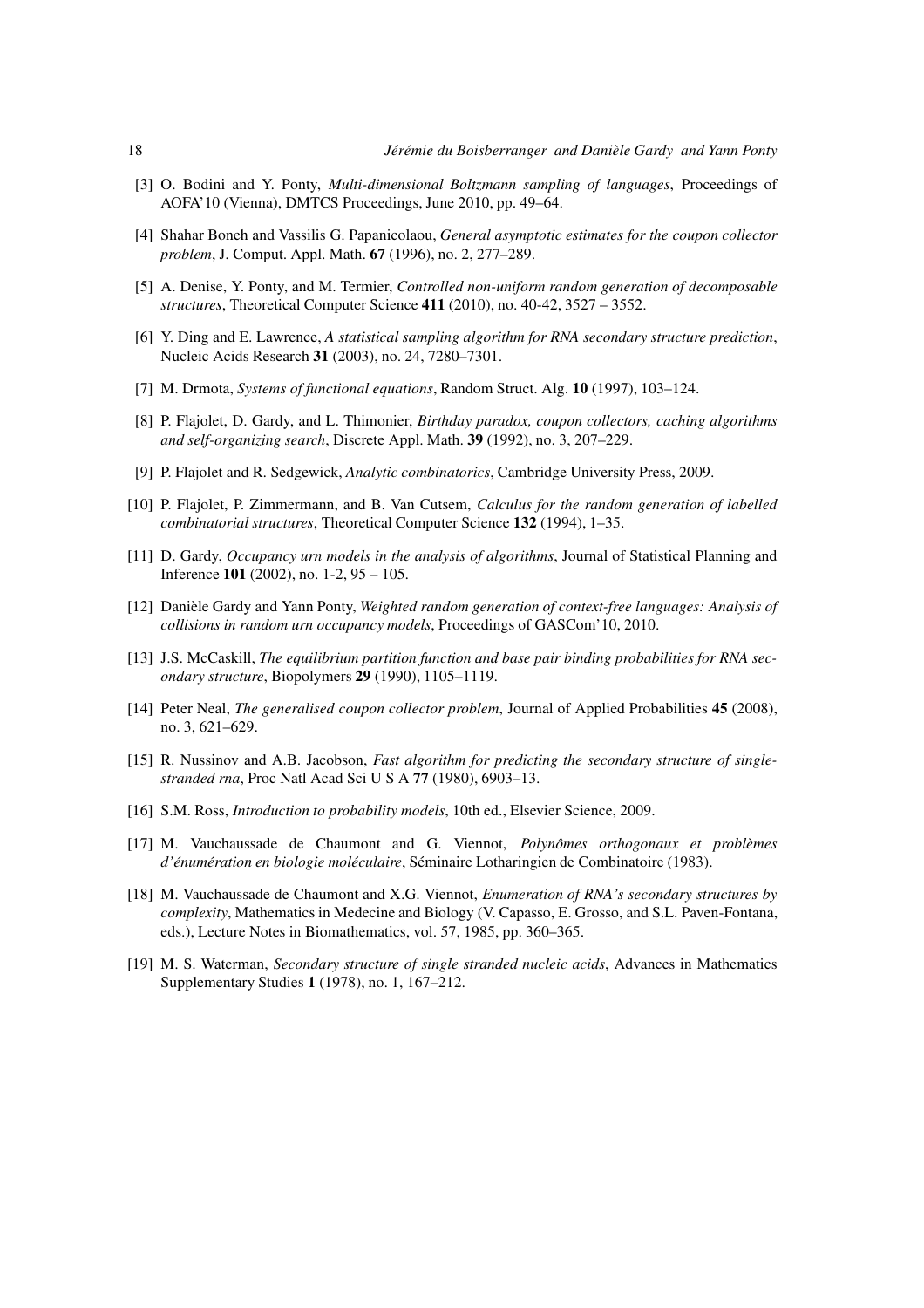## A Proof of Theorem 2.1

For the proof of the theorem, we need the following lemma.

**Lemma A.1** *Let*  $E \subset \mathbb{N}^*$ *. Let*  $f$  *and*  $g$  *be two non-zero positive functions on*  $E$ *, such that if*  $E$  *is not finite,*  $\lim_{x \to \infty} \frac{g(x)}{f(x)} = +\infty$ *. Then,*  $- \exists t^*(f,g) > 0$  *such that* 

$$
(1) \forall 0 \le t < t^*(f, g), \quad \exists x_0 \in E, \quad f(x_0) - tg(x_0) > 0
$$
  

$$
(2) \forall t > t^*(f, g), \quad \forall x \in E, \quad f(x) - tg(x) < 0
$$

 $- \exists x_1 \in \mathbb{N}^*$  *such that* 

$$
(3) f(x_1) - g(x_1)t = \max_{x \in E} (f(x) - tg(x))
$$

#### Proof.

Throughout the proof,  $f(x) - tg(x)$  is seen as a function of x with a parameter t. Let us define  $t_x = \frac{f(x)}{g(x)}$  $\frac{f(x)}{g(x)}$ , for all  $x \in E$ .  $\forall t < t_x$ ,  $f(x) - tg(x) > 0$  and  $\forall t > t_x$ ,  $f(x) - tg(x) < 0$ . If E is finite, it is obvious that  $t_x$  reaches its maximum, i.e. there is  $X \in E$  such that  $t_X = \max_{x \in E} (t_x)$ . This property is still true when E is not finite because  $t_x \to 0$  as  $x \to \infty$ . Then, (1) and (2) are satisfied, taking  $t^*(f,g) = t_X$ .

If E is finite, it is obvious that  $f(x) - tg(x)$  reaches its maximum for all  $t > 0$ . If E is not finite, using the fact that  $\lim_{x\to\infty} \frac{g(x)}{f(x)} = +\infty$ , we have  $\forall t > 0$ ,  $f(x) - tg(x) \to -\infty$ . Then  $f(x) - tg(x)$  reaches its maximum, i.e. there is  $x_1 \in E$  such that  $f(x_1) - (x_1)t = \max_{x \in E} (f(x) - g(x)t)$ , which proves (3).  $\Box$ 

#### Proof of the theorem.

Let us suppose that  $W_m$  satisfies H1, H2, and H3. From equation (1.1), we have

$$
E[C_m] = \int_0^\infty \left[ 1 - \prod_{i=1}^{|W_m|} \left( 1 - e^{-\frac{W_{m,i}}{\mu_m} u} \right)^{M_{m,i}} \right] du.
$$

The substitution  $u \frac{\omega(m)}{p}$  $\frac{\omega(m)}{\mu_m \sum\limits_{j=1}^p g_j(m)} \rightarrow t$  gives

$$
E[C_m] = \frac{\mu_m}{\omega(m)} \sum_{j=1}^p g_j(m) \int_0^\infty \left[ 1 - \prod_{i=1}^{|W_m|} \left( 1 - e^{-t \frac{W_{m,i}}{\omega(m)}} \sum_{j=1}^p g_j(m) \right)^{M_{m,i}} \right] dt
$$
  

$$
= \frac{\mu_m}{\omega(m)} \sum_{j=1}^p g_j(m) \int_0^\infty \left[ 1 - \exp \left( \sum_{i=1}^{|W_m|} M_{m,i} \log \left( 1 - e^{-\frac{W_{m,i}}{\omega(m)}} t \sum_{j=1}^p g_j(m) \right) \right) \right] dt.
$$

From **H1**, we have  $\sum_{n=1}^{p}$  $\sum_{j=1} g_j(m) \sim g_1(m)$ . To conclude, we have to show that the integral converges when m goes to infinity. First, we show that the integral from 0 to  $t^*(f_1, c)$  converges to  $t^*(f_1, c)$ . Then, we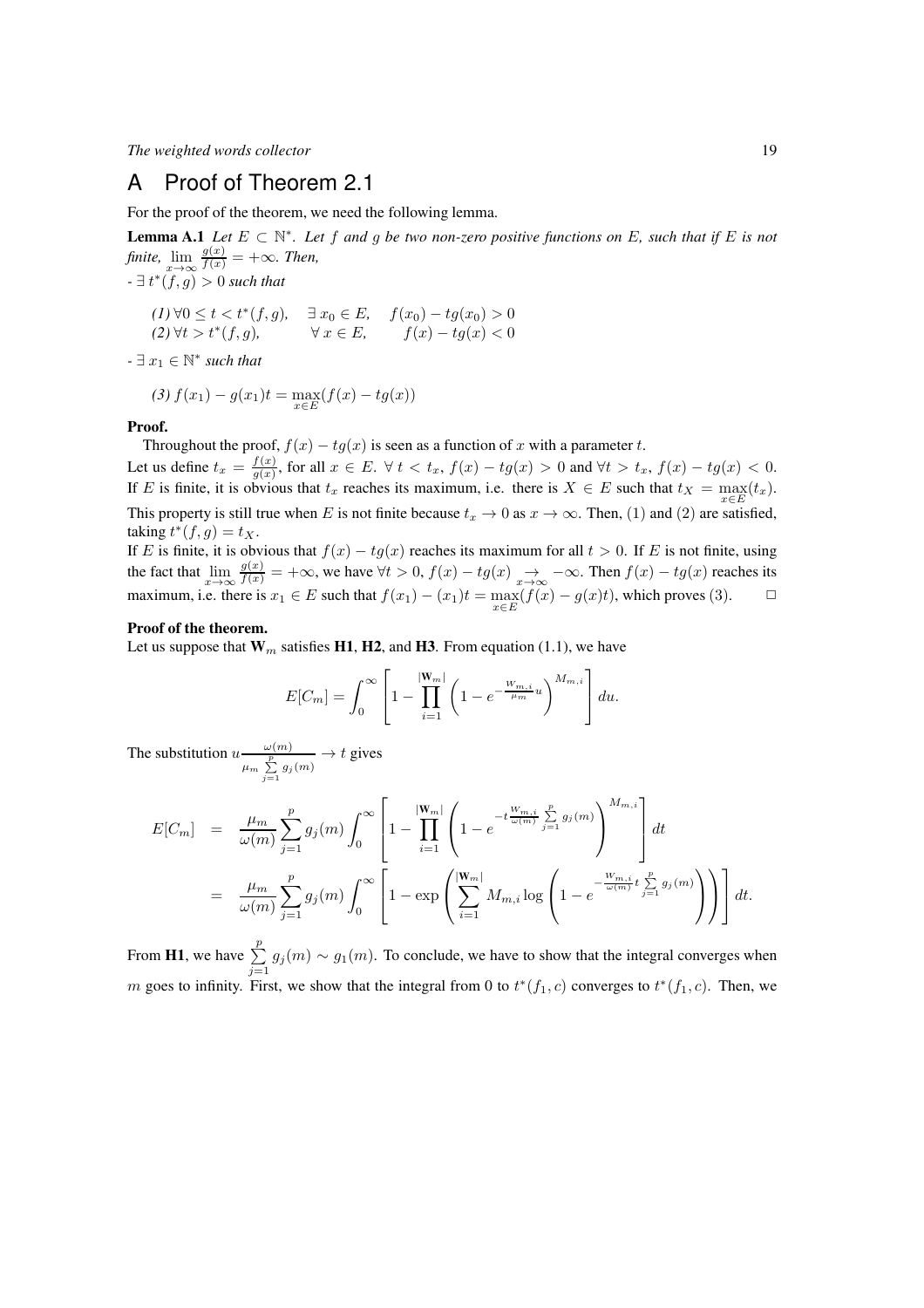.

show that the remaining integral converges to 0.

• From Lemma A.1, applied to E, and H3 (if  $|\mathbf{W}_m| \to \infty$ ), there is  $i_0 \in E$  such that  $f_1(i_0) \nu(i_0)t > 0$ . Moreover, from **H2**, for m sufficiently large,  $W_{m,i_0} = \nu(i_0)\omega(m)$ . Then

$$
\sum_{i=1}^{|W_m|} M_{m,i} \log \left( 1 - e^{-\frac{W_{m,i}}{\omega(m)} t} \sum_{j=1}^p g_j(m) \right) \le -\sum_{i=1}^{|W_m|} M_{m,i} e^{-\frac{W_{m,i}}{\omega(m)} t} \sum_{j=1}^p g_j(m) \le -M_{m,i_0} e^{-\frac{W_{m,i_0}}{\omega(m)} t} \sum_{j=1}^p g_j(m) = -M_{m,i_0} e^{-\nu(i_0) t} \sum_{j=1}^p g_j(m).
$$

From **H1**, for m sufficiently large,  $M_{m,i_0} \geq \frac{1}{2} \frac{e}{2}$  $\sum_{j=1}^p f_j(i_0)g_j(m)$  $\frac{h(i_0)}{h(i_0)}$ . Then,

$$
\sum_{i=1}^{|W_m|} M_{m,i} \log \left( 1 - e^{-\frac{W_{m,i}}{\omega(m)} t} \sum_{j=1}^p g_j(m) \right) \leq -\frac{\sum_{j=1}^p (f_j(i_0) - \nu(i_0)t) g_j(m)}{2h(i_0)}
$$

As  $f_1(i_0) - \nu(i_0)t > 0$  and  $g_j(m) = o(g_1(m))$  for all  $j > 1$ ,  $\sum_{i=1}^{p}$  $\sum_{j=1} (f_j(i_0) - \nu(i_0)t) g_j(m) \underset{m \to \infty}{\to} +\infty.$ Then,

$$
\sum_{i=1}^{|W_m|} M_{m,i} \log \left( 1 - e^{-\frac{W_{m,i}}{\omega(m)} t} \sum_{j=1}^p g_j(m) \right) \underset{m \to \infty}{\to} -\infty,
$$

and

$$
\prod_{i=1}^{|W_m|} \left(1 - e^{-\frac{W_{m,i}}{\omega(m)}t} \sum_{j=1}^p g_j(m) \right)^{M_{m,i}} \longrightarrow 0.
$$

This leads to

 $i=1$ 

$$
\int_0^{t^*(f_1,\nu)} \left[1 - \prod_{i=1}^{|W_m|} \left(1 - e^{-\frac{W_{m,i}}{\omega(m)}t} \sum_{j=1}^p g_j(m) \right)^{M_{m,i}} \right] dt \underset{m \to \infty}{\to} t^*(f_1,\nu). \tag{A.1}
$$

 $i=1$ 

By definition,  $W_{m,i}/\omega(m)$  is increasing in i, and from **H2**, for m sufficiently large,  $W_{m,1}/\omega(m) = \nu(1)$ . Moreover,  $\sum_{n=1}^{\infty}$  $\sum_{j=1} g_j(m) \sim g_1(m) \to +\infty$ , from **H1**. Then, for m sufficiently large,  $\forall t > t^*(f_1, \nu)$ ,  $e^{-\frac{W_{m,i}}{\omega(m)}t} \sum_{j=1}^{p} g_j(m)$   $\lt \frac{1}{2}$ . Using  $\log(1-x) \ge -2x$  for all  $x \le 1/2$ , we have  $\sum_{m}$  $\mathbf{W}_m$  |  $M_{m,i}$  log  $\sqrt{ }$  $\left(1 - e^{-\frac{W_{m,i}}{\omega(m)}t\sum\limits_{j=1}^{p} g_j(m)}\right)$  $\Big| \geq -2$  $\sum_{ }^{|\mathbf{W}_m|}$  $|\mathbf{W}_m|$  $M_{m,i}e^{-\frac{W_{m,i}}{\omega(m)}t\sum\limits_{j=1}^{p}g_{j}(m)}.$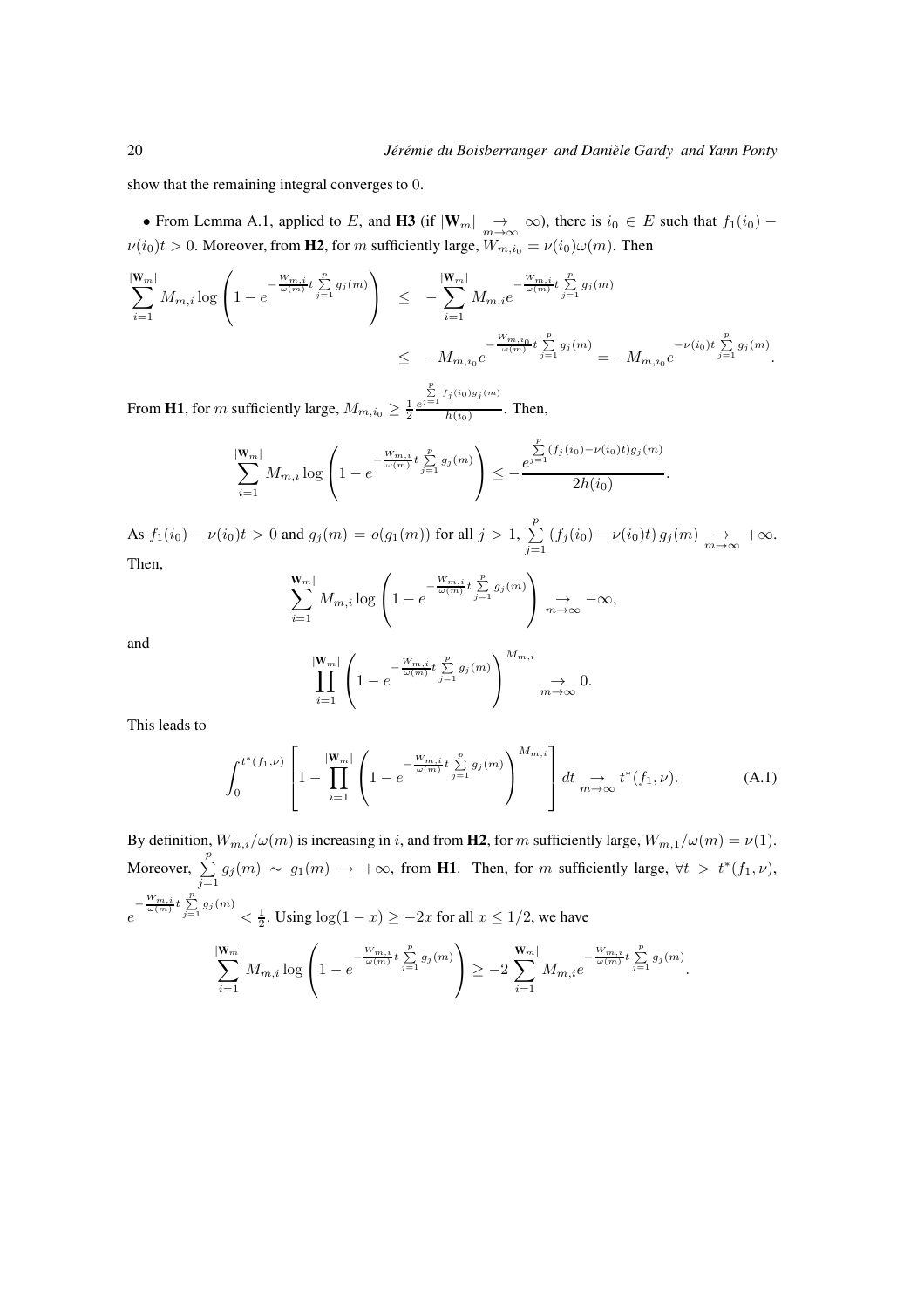From **H1**, we have that for all *i*,  $M_{m,i} \leq \frac{e}{h}$  $\sum_{j=1}^p f_j(i)g_j(m)$  $\frac{H(i)}{H(i)}$ . From **H2**, for all  $i, W_{m,i} \ge \nu(i)\omega(m)$ . Thus,

$$
\sum_{i=1}^{|W_m|} M_{m,i} \log \left( 1 - e^{-\frac{W_{m,i}}{\omega(m)} t} \sum_{j=1}^p g_j(m) \right) \ge -2 \sum_{i=1}^{|W_m|} \frac{e^{ \sum_{j=1}^p (f_j(i) - \nu(i)t) g_j(m)}}{H(i)}.
$$

 $\forall t > t^*(f_1, \nu)$ , we have  $f_1(i) - \nu(i)t < 0$  for all  $i \leq |\mathbf{W}_m|$ . From **H3**, there exists  $K > 0$  such that for all  $1 < j \le p$ , for all  $i \le |\mathbf{W}_m|$  and for all  $t > t^*(f_1, \nu)$ ,  $(f_j(i) - \nu(i)t) \le K$ . Then,  $\forall i \in E$ ,

$$
\sum_{j=1}^p (f_j(i) - \nu(i)t) g_j(m) \le K \sum_{j=2}^p g_j(m) + (f_1(i) - \nu(i)t) g_1(m).
$$

For all  $j \neq 1$  we have  $g_j = o(g_1)$ . Thus, for m sufficiently large,  $\sum_{j=1}^p (f_j(i) - \nu(i)t) g_j(m) \leq 2(f_1(i) \nu(i)t)g_1(m)$ . Then,

$$
\sum_{i=1}^{|\mathbf{W}_{m}|} M_{m,i} \log \left( 1 - e^{-\frac{W_{m,i}}{\omega}t} \sum_{j=1}^{p} g_j(m) \right) \ge -2 \sum_{i=1}^{|\mathbf{W}_{m}|} \frac{e^{2(f_1(i) - \nu(i)t)g_1(m)}}{H(i)} \ge -2e^{2g_1(m) \max_{i \in E} (f_1(i) - \nu(i)t)} \sum_{i=1}^{|\mathbf{W}_{m}|} \frac{1}{H(i)}.
$$

From **H1**, there is  $C > 0$  such that  $\sum^{|\mathbf{W}_m|}$  $i=1$  $\frac{1}{H(i)} \leq C$ . Moreover, we obviously have

$$
\max_{i \in E} (f_1(i) - \nu(i)t) \le \max_{i \in \mathbb{N}} (f_1(i) - \nu(i)t)
$$

, which leads to

$$
\sum_{i=1}^{|W_m|} M_{m,i} \log \left( 1 - e^{-\frac{W_{m,i}}{\omega(m)} t} \sum_{j=1}^p g_j(m) \right) \ge -2Ce^{2g_1(m) \max_{i \in \mathbb{N}} (f_1(i) - \nu(i)t)}.
$$

Then,

$$
\int_{t^*(f_1,\nu)}^{\infty} \left[1 - \exp\left(\sum_{i=1}^{|W_m|} M_{m,i} \log\left(1 - e^{-\frac{W_{m,i}}{\omega(m)}t} \sum_{j=1}^p g_j(m)}\right)\right)\right] dt
$$
\n
$$
\leq \int_{t^*(f_1,\nu)}^{\infty} \left[1 - e^{-2Ce^{2g_1(m)} \max_{i \in \mathbb{N}} (f_1(i) - \nu(i)t)}\right] dt
$$
\n
$$
\leq 2C \int_{t^*(f_1,\nu)}^{\infty} e^{2g_1(m) \max_{i \in \mathbb{N}} (f_1(i) - \nu(i)t)} dt.
$$